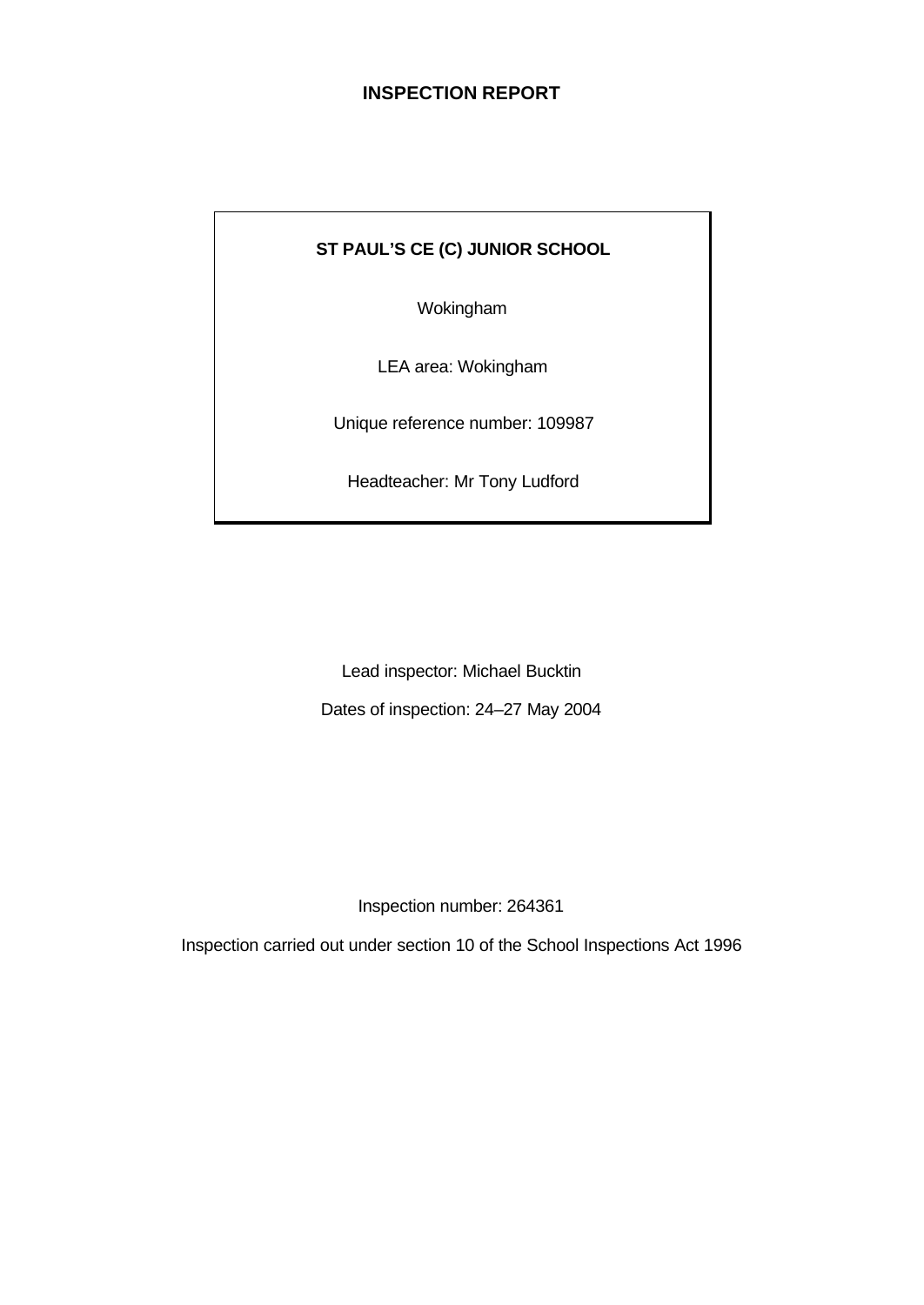© Crown copyright 2004

This report may be reproduced in whole or in part for non-commercial educational purposes, provided that all extracts quoted are reproduced verbatim without adaptation and on condition that the source and date thereof are stated.

Further copies of this report are obtainable from the school. Under the School Inspections Act 1996, the school must provide a copy of this report and/or its summary free of charge to certain categories of people. A charge not exceeding the full cost of reproduction may be made for any other copies supplied.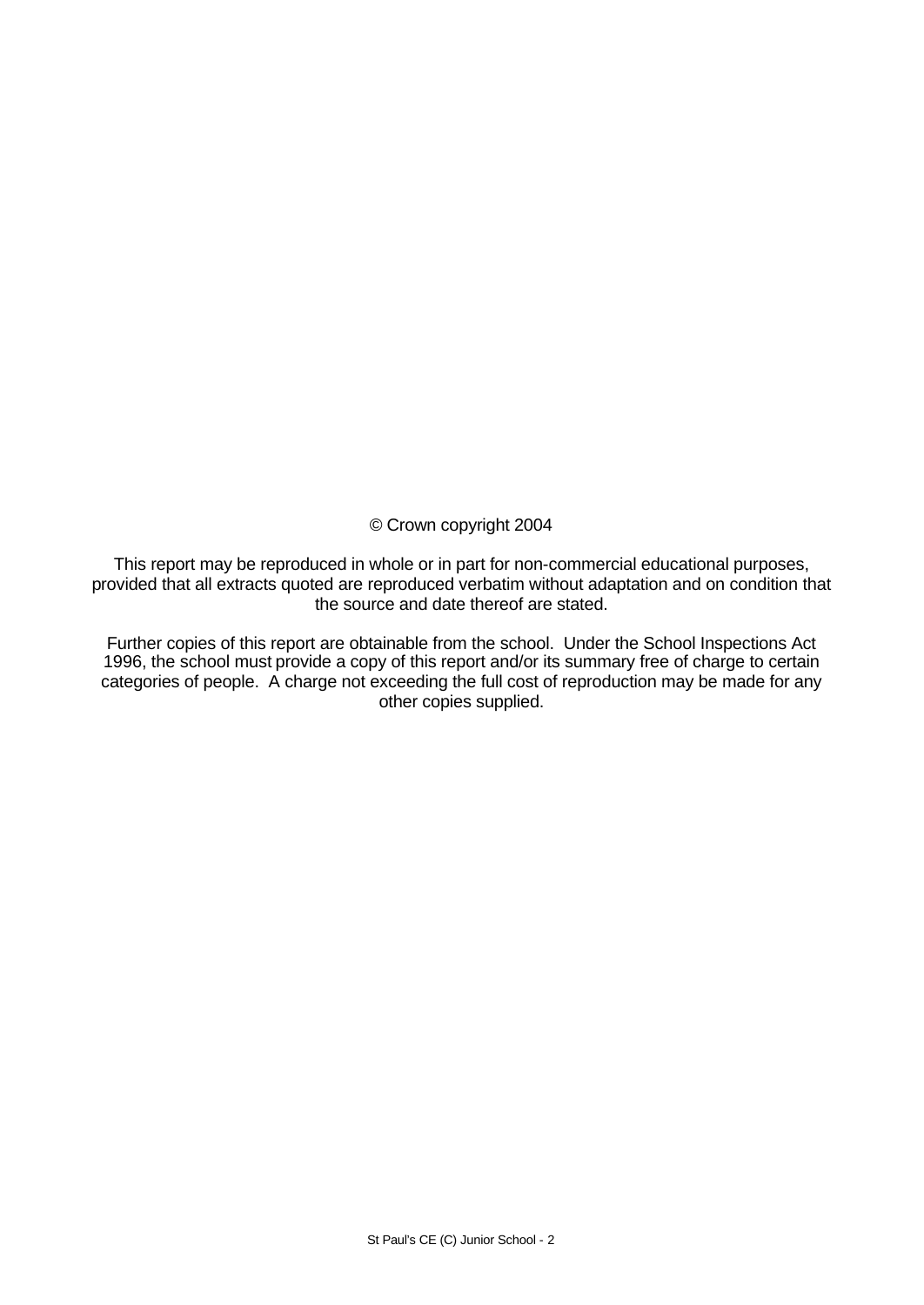## **INFORMATION ABOUT THE SCHOOL**

| Type of school:                                       | Junior                              |
|-------------------------------------------------------|-------------------------------------|
| School category:                                      | <b>Voluntary Controlled</b>         |
| Age range of pupils:                                  | $7 - 11$                            |
| Gender of pupils:                                     | Mixed                               |
| Number on roll:                                       | 376                                 |
| School address:                                       | Oxford Road<br>Wokingham            |
| Postcode:                                             | <b>Berkshire</b><br><b>RG41 2YJ</b> |
| Telephone number:                                     | 0118 9785219                        |
| Fax number:                                           | 0118 9795013                        |
| Appropriate authority:<br>Name of chair of governors: | Governing Body<br>Mrs J MacGregor   |
| Date of previous inspection:                          | 16 November 1998                    |

#### **CHARACTERISTICS OF THE SCHOOL**

St Paul's CE (C) Junior School is a settled and well-established school. There are 376 pupils on roll, the same as at the previous inspection, making the school bigger than average. Ninety per cent of pupils are of White UK heritage; ten per cent of pupils come from other ethnic backgrounds. A few pupils speak English as an additional language, but none are at an early stage of learning it. The vast majority of pupils come from family backgrounds that are economically and socially secure; the proportion of pupils eligible for a free school meal is below the national average. Pupils start school with attainment that is above the average expected of seven-year-olds. The proportion of pupils that have special educational needs is below average, although the number of pupils with a Statement of Special Educational Needs, nine in total is above average. The nature of special needs varies, the most predominant being specific learning difficulties and autism. The proportion of pupils that start or leave school other than at the usual times is low and the turnover of staff is not particularly high. The school has been successful in gaining the ActiveMark Gold from Sport England, it has been recognised as an Investor in People and has received Achievement Awards from the DfES.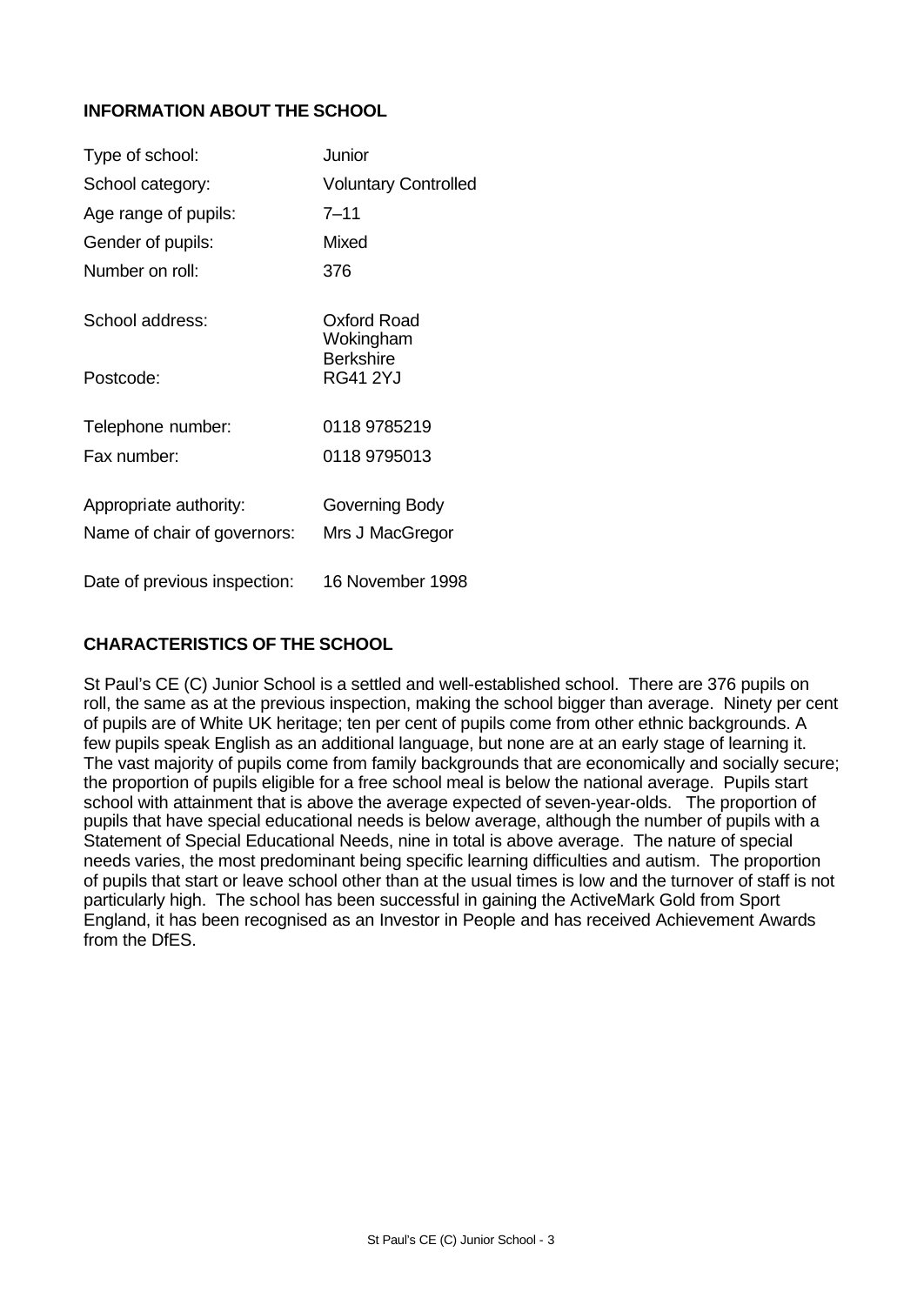#### **INFORMATION ABOUT THE INSPECTION TEAM**

| Members of the inspection team |                        |                | <b>Subject responsibilities</b>             |
|--------------------------------|------------------------|----------------|---------------------------------------------|
| 15484                          | <b>Michael Bucktin</b> | Lead inspector | <b>Mathematics</b>                          |
|                                |                        |                | Science                                     |
|                                |                        |                | Design and technology                       |
|                                |                        |                | Physical education                          |
| 19436                          | Michael O'Malley       | Lay inspector  |                                             |
| 32396                          | Sue O'Hannan           | Team inspector | English                                     |
|                                |                        |                | Art and design                              |
|                                |                        |                | <b>Music</b>                                |
| 23482                          | Diana Mackie           | Team inspector | Geography                                   |
|                                |                        |                | History                                     |
|                                |                        |                | Information and communication<br>technology |
|                                |                        |                | Religious education                         |
|                                |                        |                | Special educational needs                   |
|                                |                        |                | English as an additional language           |

The inspection contractor was:

Cambridge Education Associates Limited

Demeter House Station Road Cambridge CB1 2RS

Any concerns or complaints about the inspection or the report should be made initially to the inspection contractor. The procedures are set out in the leaflet *'Complaining about Ofsted Inspections'*, which is available from Ofsted Publications Centre (telephone 07002 637833) or Ofsted's website (www.ofsted.gov.uk).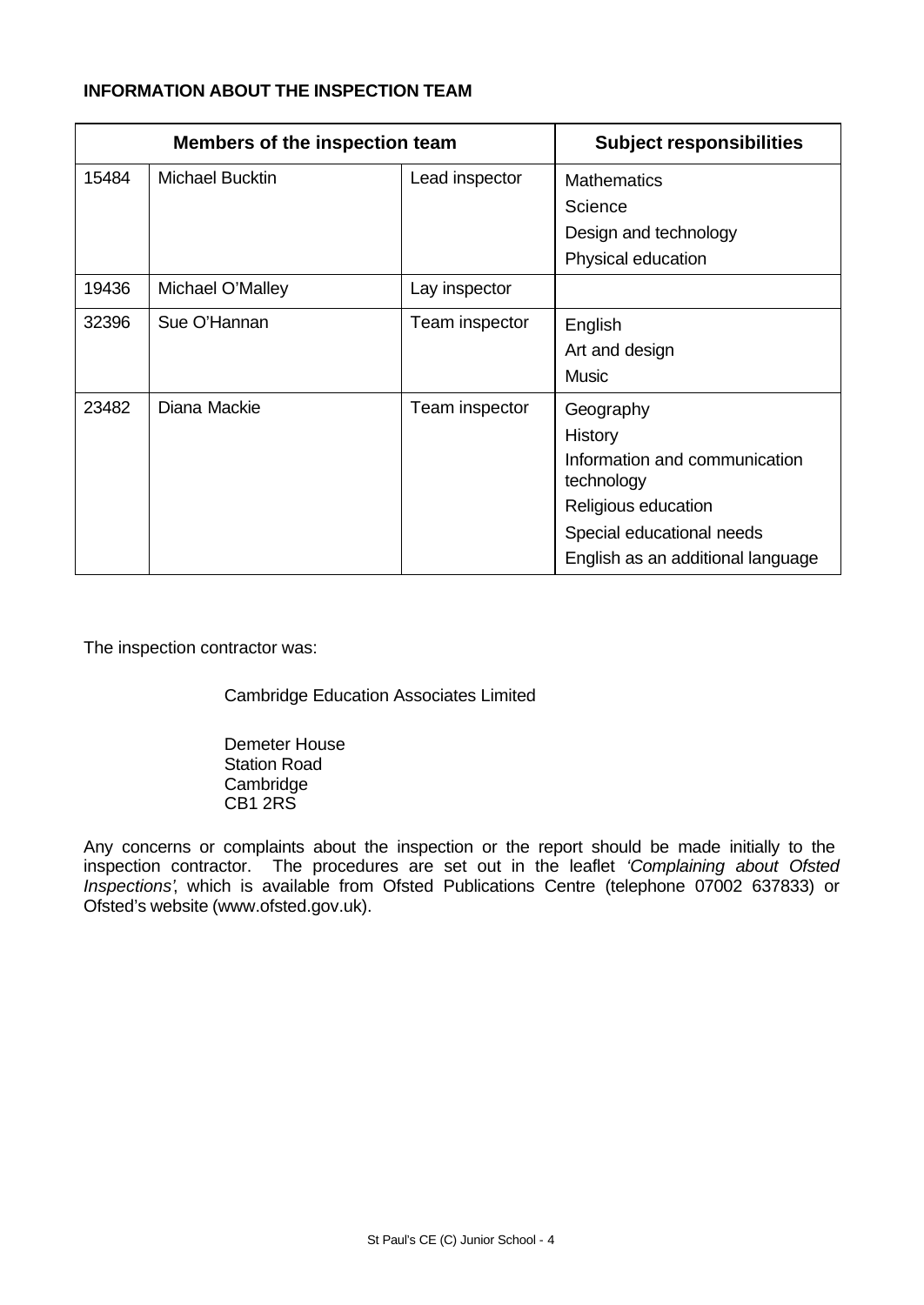#### **REPORT CONTENTS**

|                                                                                                                                    | Page |
|------------------------------------------------------------------------------------------------------------------------------------|------|
| <b>PART A: SUMMARY OF THE REPORT</b>                                                                                               | 6    |
| <b>PART B: COMMENTARY ON THE MAIN INSPECTION FINDINGS</b>                                                                          |      |
| <b>STANDARDS ACHIEVED BY PUPILS</b>                                                                                                | 8    |
| Standards achieved in areas of learning and subjects                                                                               |      |
| Pupils' attitudes, values and other personal qualities                                                                             |      |
| QUALITY OF EDUCATION PROVIDED BY THE SCHOOL                                                                                        | 10   |
| Teaching and learning<br>The curriculum<br>Care, guidance and support<br>Partnership with parents, other schools and the community |      |
| <b>LEADERSHIP AND MANAGEMENT</b>                                                                                                   | 15   |
| <b>PART C: THE QUALITY OF EDUCATION IN AREAS OF LEARNING AND</b><br><b>SUBJECTS</b>                                                | 18   |
| <b>SUBJECTS IN KEY STAGE 2</b>                                                                                                     |      |
| <b>PART D: SUMMARY OF THE MAIN INSPECTION JUDGEMENTS</b>                                                                           | 28   |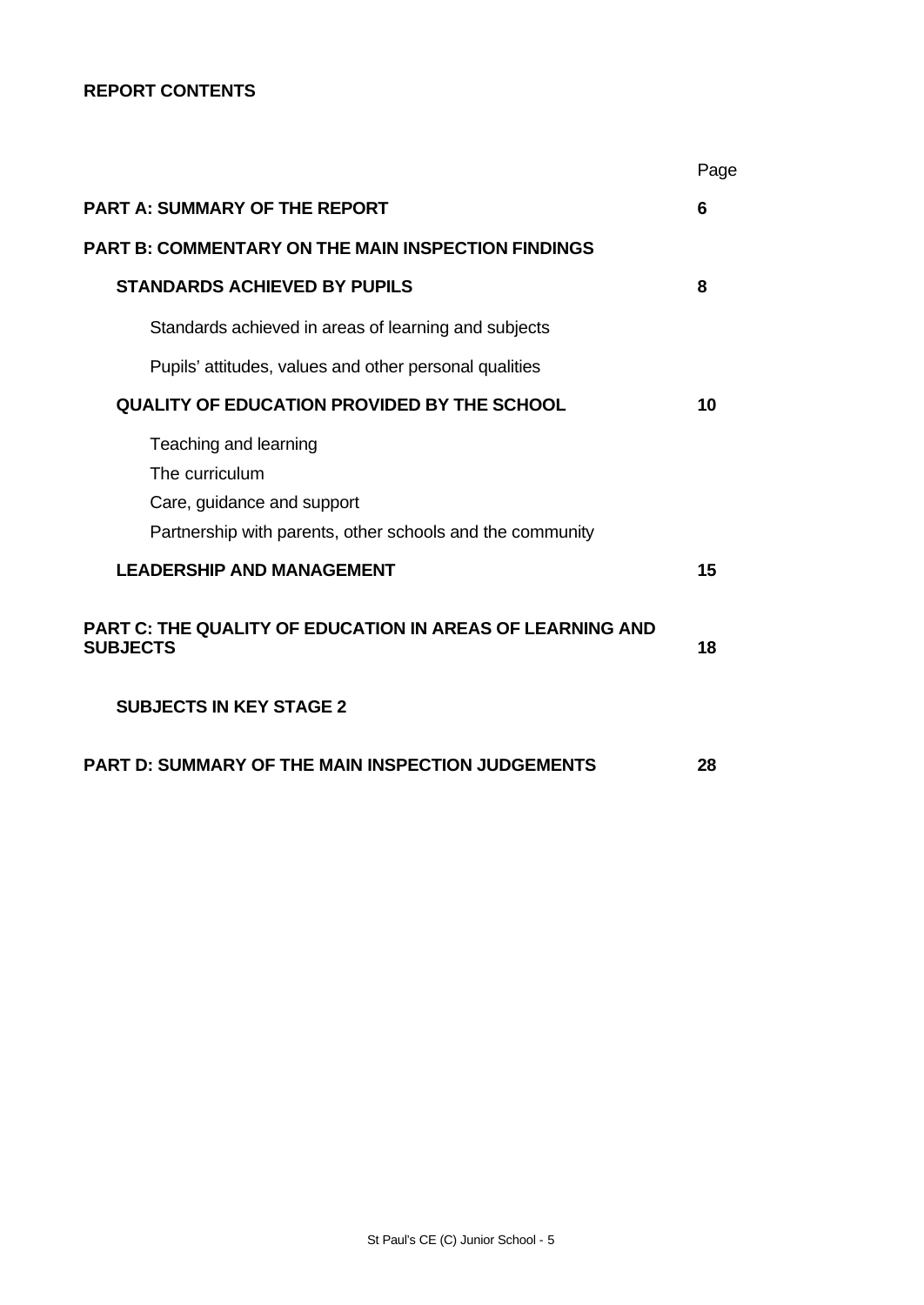# **PART A: SUMMARY OF THE REPORT**

## **OVERALL EVALUATION**

**St Paul's CE Junior School is a highly effective school**, which provides good value for money. Through a very good curriculum, good quality teaching and highly effective leadership and management, it very successfully includes all its pupils in the life and work of the school and, as a result, their achievement is very good.

The school's main strengths and weaknesses are:

- Pupils achieve very well in the core subjects of English, mathematics and science; results in national tests have been sustained at a consistently high level.
- The quality of teaching is very good with just under a half of all lessons being very good or excellent.
- Pupils have very good attitudes, behave very well and are confident learners who work productively.
- The headteacher provides very good leadership and is very well supported by staff, particularly the deputy headteacher and the co-ordinators for English and mathematics; the governing body fulfils its duties very well.
- Provision for pupils with special educational needs is very good because of the outstanding work of the co-ordinator.
- The curriculum offers a broad and rich experience and pupils have many opportunities to develop their interests; standards are above average in many subjects.

The school was previously inspected in November 1998. Since then, improvement has been good. Results in national tests have been sustained at a consistently high level in the core subjects of English, mathematics and science. The quality of teaching has improved; there is now more teaching that is good or better and there are no significant weaknesses. The staff work well as a team and share their expertise and skills well. Pupils' understanding of religious beliefs and knowledge of Christianity are now good. A very successful programme for personal, social and health education (PSHE) has been introduced and pupils' personal development has improved as a result.

| <b>Results in National</b><br>Curriculum tests at the end |      | similar schools |      |      |
|-----------------------------------------------------------|------|-----------------|------|------|
| of Year 6, compared with:                                 | 2001 | 2002            | 2003 | 2003 |
| English                                                   |      |                 |      |      |
| mathematics                                               |      | A*              |      |      |
| science                                                   |      |                 |      |      |

#### **STANDARDS ACHIEVED**

*Key: A - well above average; B – above average; C – average; D – below average; E – well below average Similar schools are those whose pupils attained similarly at the end of Year 2. An A\* in the table means that the school's results were in the top 5% of schools nationally*

**Pupils' achievement overall is very good**. Pupils start school with above average attainment. Results in national tests in Year 6 show that pupils make much better progress than in most other schools and the school's results are well above the national average. They are also well above the average of similar schools in English, and are above average in mathematics and science. Work in lessons is demanding and challenging with over half of all pupils working at much better than expected standards in English, mathematics and science. Standards are above average in other subjects except for physical education where standards are average. Pupils with special educational needs (SEN), those with English as an additional language (EAL) and those with particular gifts or talents also achieve very well.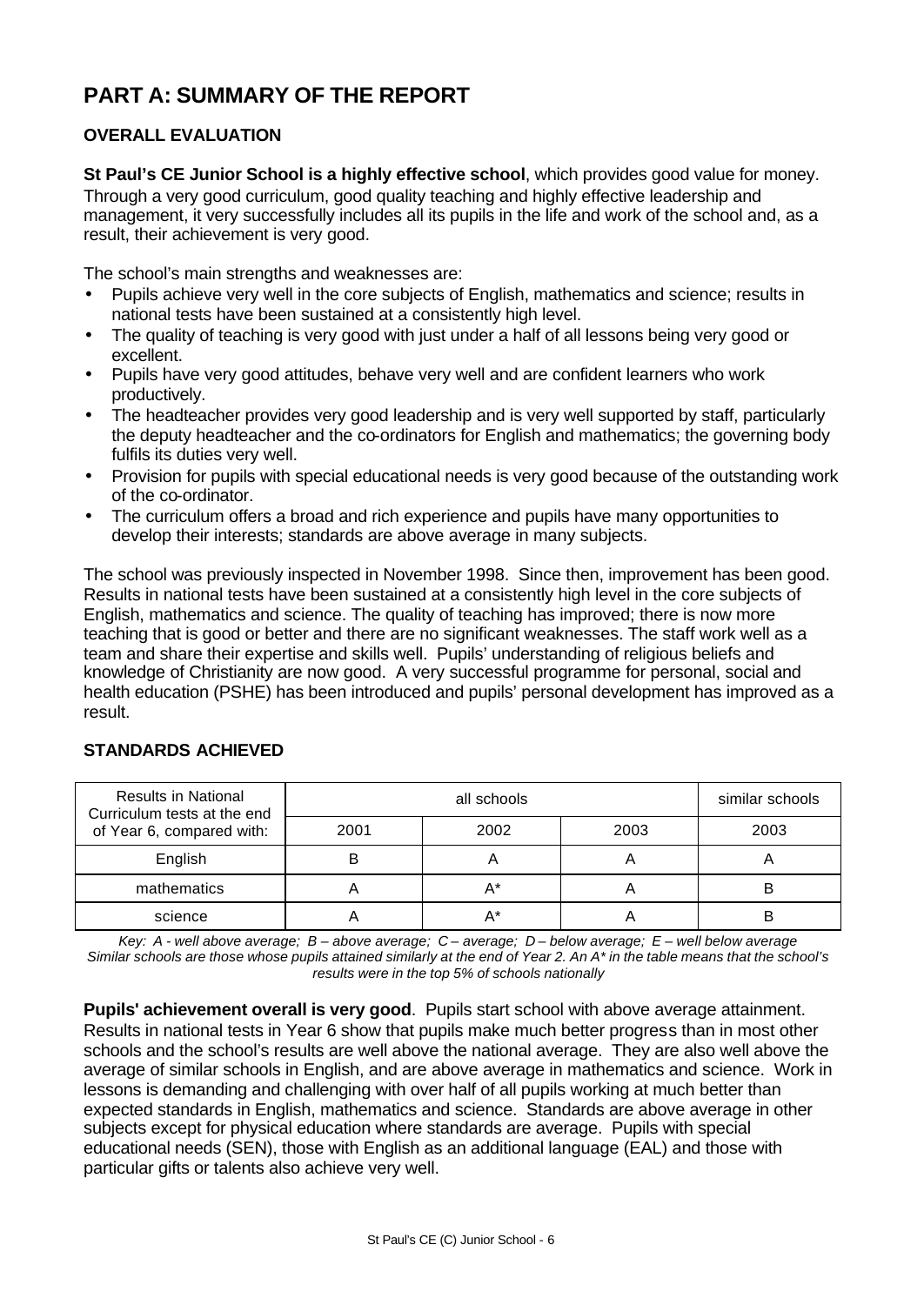**Pupils' personal qualities are very good and their spiritual, moral, social and cultural development is good.** They have very good attitudes and are very involved and interested in all aspects of school life. They behave very well and attendance is also very good.

#### **QUALITY OF EDUCATION**

**The school provides a very good education for its pupils and the quality of teaching is very good.** Pupils are confident learners because they are taught very well. The key skills of literacy and numeracy together with information and communication technology (ICT) are taught very effectively. The curriculum is broad and balanced and includes many opportunities to participate in sport, music and the arts. Pupils' personal and social development is very well supported, as are pupils with SEN. Arrangements to ensure pupils' health, safety and welfare are very good and all pupils, including those with SEN and EAL, are very well supported. There are good links with parents and the community.

#### **LEADERSHIP AND MANAGEMENT**

**The school is led, governed and managed very well.** The headteacher provides very good leadership, particularly in setting challenging targets, to which staff readily respond, and has maintained an enviable record of success in many aspects of the school's work. All staff contribute well to the life and work of the school and senior staff - the deputy headteacher, the co-ordinators for English and mathematics and SEN - are very effective. The governing body fulfils its duties very well. All statutory requirements are met.

## **PARENTS' AND PUPILS' VIEWS OF THE SCHOOL**

Parents are pleased with most of what the school offers, although a minority are concerned about the quality of end of year reports and the amount of homework given to Year 6 pupils. Reports meet statutory requirements but could certainly be more succinct in their presentation; staff are currently considering how reports can be improved. The school recognises that a better balance of homework is needed as Year 6 pupils prepare for national tests. Pupils are very positive in their views of the school.

#### **IMPROVEMENTS NEEDED**

St Paul's CE Junior School is a very effective school with no significant weaknesses; there are therefore no major points for improvement. The school's own improvement plan identifies clear priorities and programmes of action to maintain and enhance the strong position the school has established in recent years.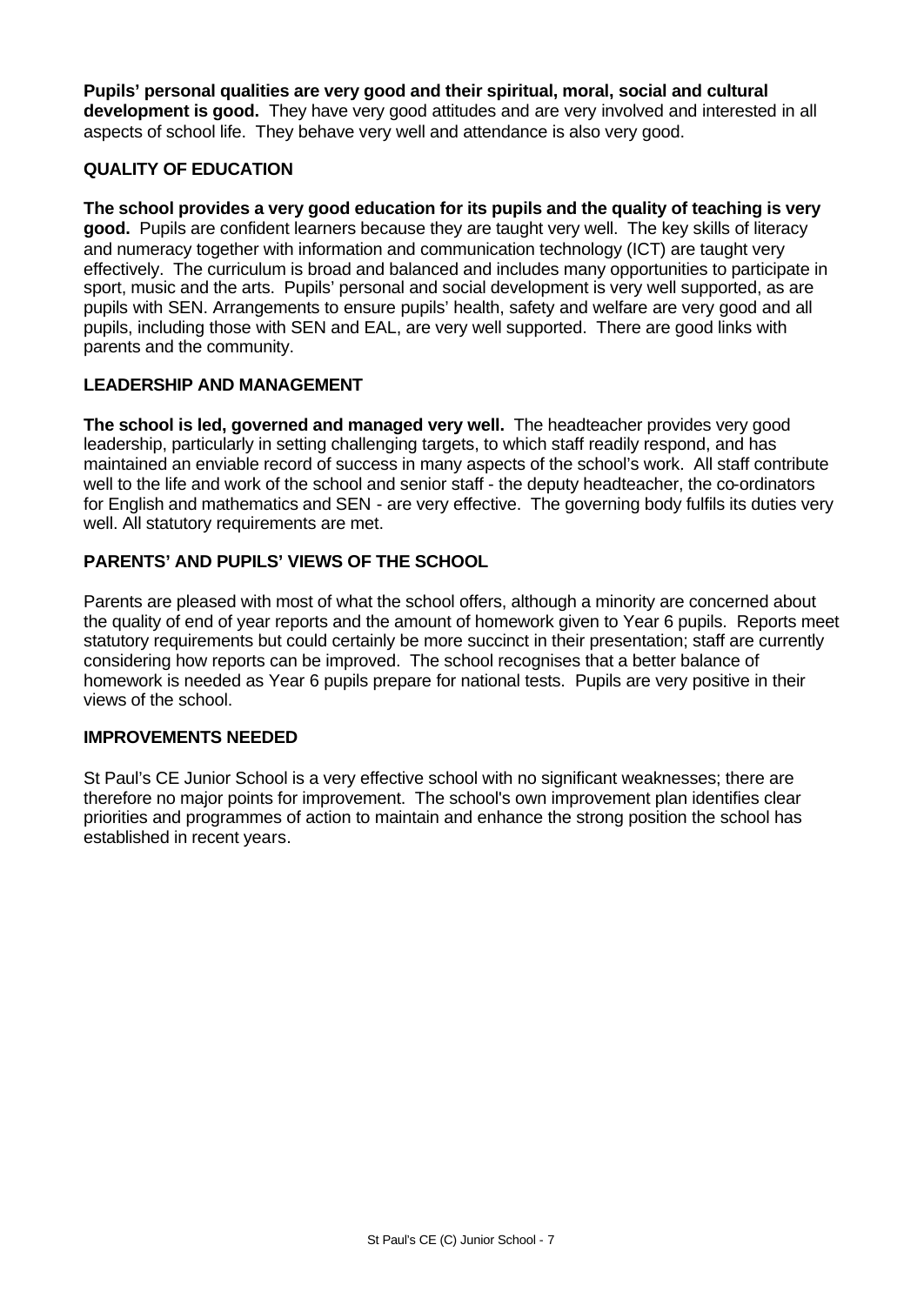# **PART B: COMMENTARY ON THE INSPECTION FINDINGS**

#### **STANDARDS ACHIEVED BY PUPILS**

#### **Standards achieved in areas of learning and subjects and courses**

Achievement is very good. Pupils start school with attainment that is above average. They make very good progress and by the end of Year 6, attainment in the core subjects of English, mathematics and science is well above average. In most other subjects it is above average.

#### **Main strengths and weaknesses**

- Results in National Curriculum tests have been consistently well above the national average.
- Literacy and numeracy skills are very well applied in other subjects.
- Pupils use information and communication technology well.
- Pupils with special educational needs achieve very well.
- Pupils with particular gifts and talents achieve very well.

#### **Commentary**

1. Pupils start school at the age of seven having already attained standards that are above average. They make very good progress throughout their time at the school and, as the table below shows, by the end of Year 6 attain standards that are well above the national average. In doing so, pupils make much better progress than most other pupils who start from a similar point. This is because the school sets challenging targets for each pupil based on meticulous procedures for tracking and monitoring their performance and progress. Each teacher has a clear picture of what should and could be achieved and, through good quality teaching, the school has sustained an impressively high level of performance in the five years since the previous inspection.

| Standards in: | School results | National results |
|---------------|----------------|------------------|
| English       | 29.6 (29.8)    | 26.8 (27.0)      |
| mathematics   | 29.1 (30.4)    | 26.8 (26.7)      |
| science       | 30.8(31.4)     | 28.6 (28.3)      |

#### *Standards in national tests at the end of Year 6 – average point scores in 2003*

*There were 96 pupils in the year group. Figures in brackets are for the previous year*

- 2. Work seen in lessons confirms this very strong picture of attainment and achievement. In English, mathematics and science standards are well above average. Pupils very confidently express themselves orally and they read and write very well. They have very good knowledge of mathematics and can apply their knowledge to solve problems, Year 6 pupils being particularly strong in this respect. Pupils have a very good understanding of scientific enquiry and, as in mathematics, can draw upon their knowledge and understanding to confidently undertake investigations and experiments.
- 3. Pupils use literacy and numeracy skills very well to support their learning in other subjects. Standards in humanities (history, geography and religious education) are above average. Standards are also above average in creative, aesthetic and practical subjects (art and design, design technology and music). In physical education standards are average.
- 4. Pupils' skills and competence in ICT are firmly established and used well to support other subjects. Work seen in English, science, design and technology, art and design and music used a range of applications to assist pupils' learning.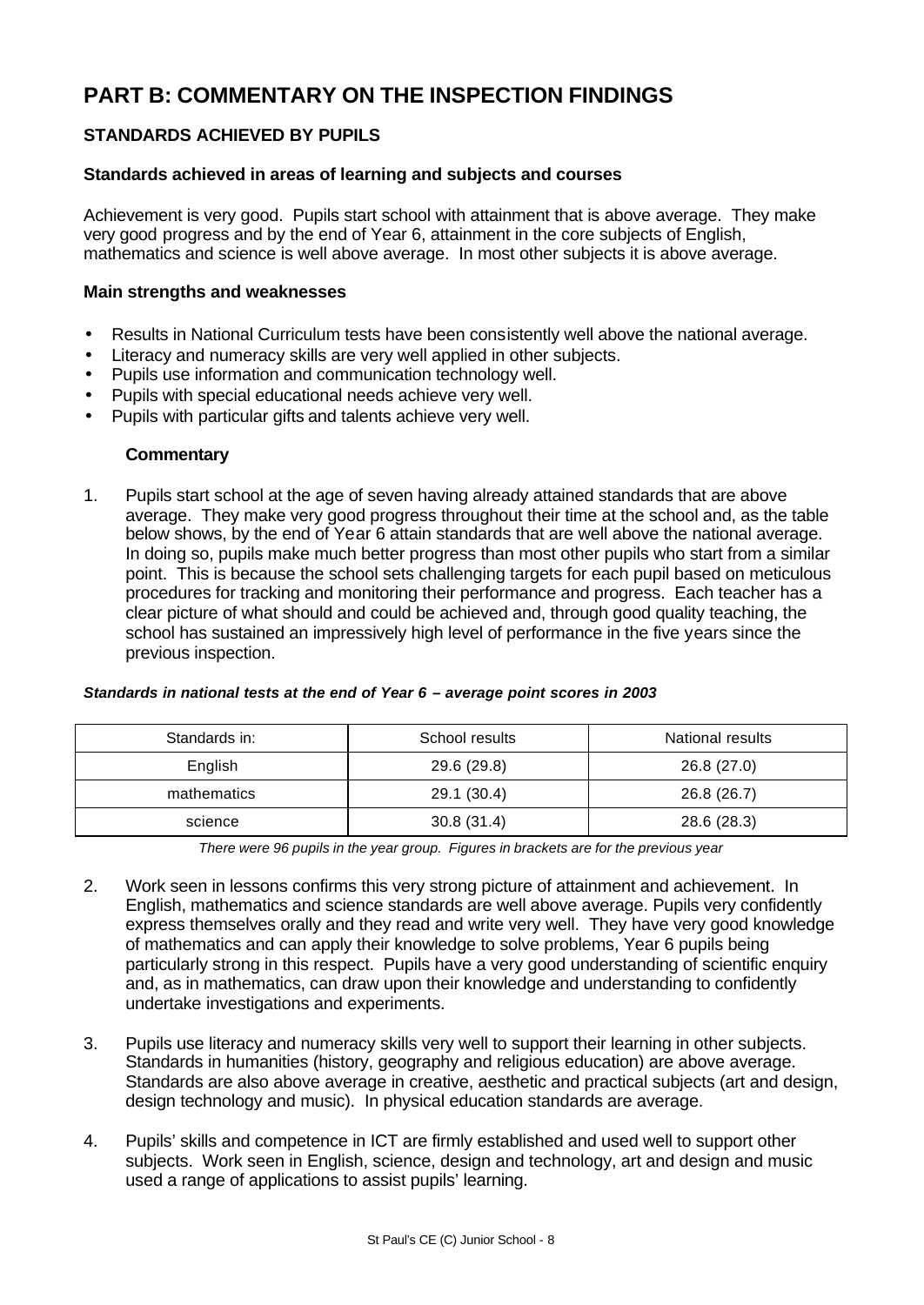- 5. Pupils with SEN achieve very well. Targets in their Individual Education Plans are challenging and clearly written. Teachers and learning support assistants provide very good support, both academically and socially, under the excellent direction of the school's co-ordinator for SEN. This results in pupils with SEN being very well included and involved in the work of the school. Many go on to achieve average standards or, indeed, above average standards, overcoming specific difficulties such as dyslexia and learning disorders associated with autism.
- 6. The school has successfully identified those pupils with particular gifts and talents and enables them to achieve very well. It has also successfully closed the gap in attainment between boys and girls. Whilst the attainment of girls is still ahead of that of boys, work done in the last five years has resulted in boys making better progress than is the case nationally. Pupils with EAL also make very good progress.

#### **Pupils' attitudes, values and other personal qualities**

Pupils' attitudes and behaviour are very good. Their moral and social development is also very good and their cultural development is good. Pupils' spiritual development is satisfactory, an improvement since the previous inspection. Attendance is very good.

## **Main strengths and weaknesses**

- Pupils are very involved and interested in school life through clubs and enrichment activities.
- Pupils and adults form constructive and supportive relationships which help them to learn.
- The school has a very purposeful working environment because of the high expectations it places on pupils' conduct.
- Attendance and punctuality are very good.

- 7. Pupils like their school very much, feel secure and are keen to learn. They show great interest in their work, work purposefully, enjoy their lessons and take part in a very good range of activities outside class. They work very effectively either on their own or in groups. Pupils behave very well. Bullying is rare and is quickly and effectively tackled.
- 8. Relationships are very good and have a direct impact on learning and the development of pupils' social skills. Pupils with SEN are very well supported and they develop very good relationships. Lunchtime social skills lessons help them to understand how the way they act can affect others. In one lesson they were asked to ignore someone who was talking about their hobby and then analyse why it was difficult for that person to talk effectively. The School Council and teaching in PSHE make a very good contribution to pupils' social development. Pupils get on very well with each other, as demonstrated by the way they socialise with, and befriend, each other. An example of this is the 'friendship bench' where pupils can go if they are lonely and in need of a friend.
- 9. Attendance and punctuality are very good and a significant feature of the school is the prompt and business-like start to all lessons.
- 10. Pupils are beginning to develop spiritual awareness from collective worship where they are given opportunities to reflect upon issues such as the value of friendship. During PSHE lessons they consider subjects such as prejudice and dealing with conflict. The Caribbean week has raised the pupils' awareness of the feelings, values and beliefs of people in different countries. They also learn about their own and other cultures through their studies in art and design, literacy, geography, music and religious education. However, there are no links with minority ethnic communities to further broaden pupils' views of contemporary Britain.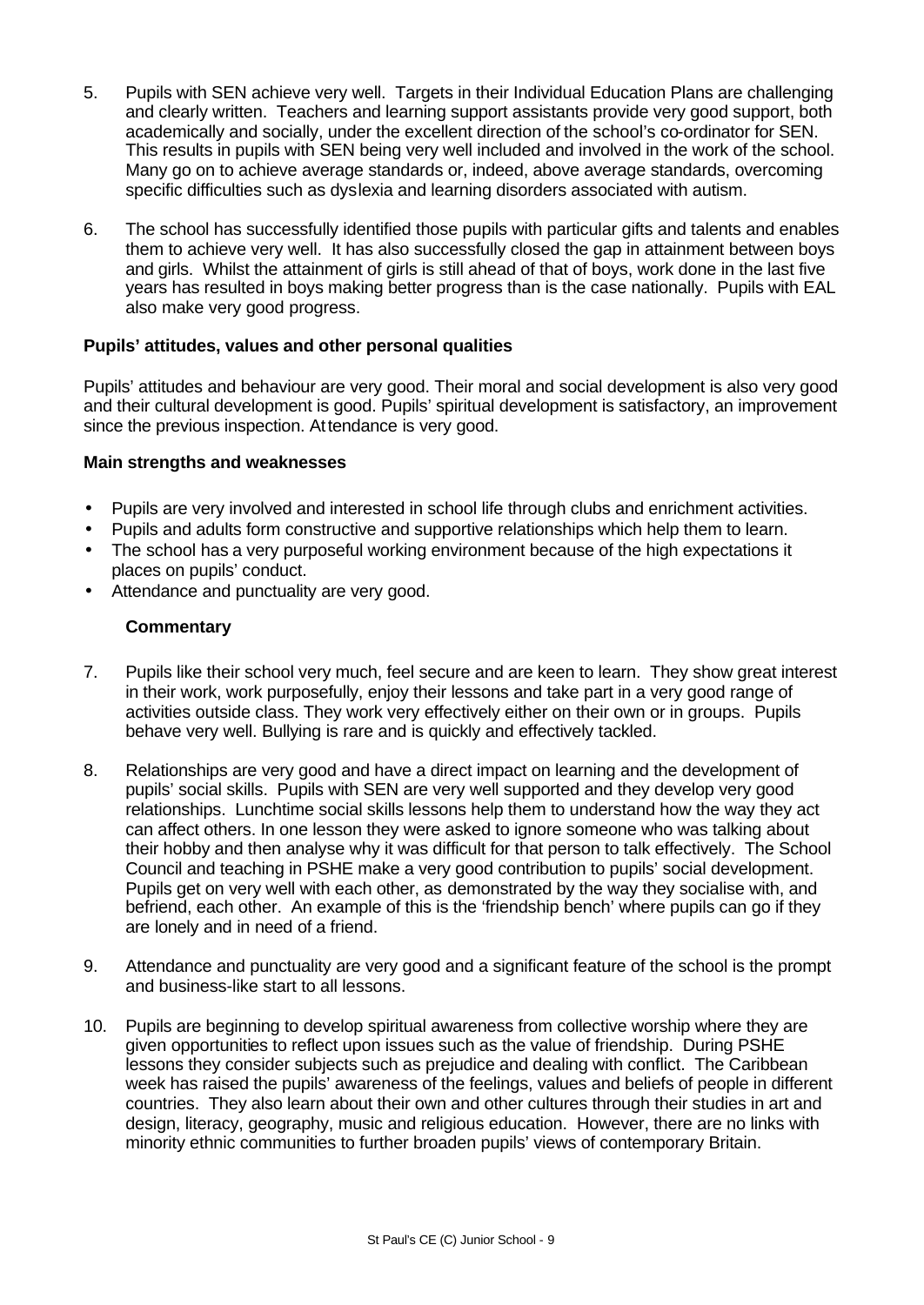#### **Attendance**

#### *Attendance in the latest complete reporting year 2002/2003 (%)*

| Authorised absence |     |  | Unauthorised absence |     |
|--------------------|-----|--|----------------------|-----|
| School data        | 3.8 |  | School data          |     |
| National data      | 5.4 |  | National data        | 0.4 |

| Authorised absence |     | Unauthorised absence |               |     |
|--------------------|-----|----------------------|---------------|-----|
| data               | 3.8 |                      | School data   | 0.1 |
| data               | 5.4 |                      | National data | 0.4 |

*The table gives the percentage of half days (sessions) missed through absence for the latest complete reporting year.*

#### **Exclusions**

#### *Ethnic background of pupils Exclusions in the last school year*

| Categories used in the Annual School Census         | No of pupils<br>on roll | Number of<br>fixed period<br>exclusions | Number of<br>permanent<br>exclusions |
|-----------------------------------------------------|-------------------------|-----------------------------------------|--------------------------------------|
| White - British                                     | 336                     | 4                                       | 0                                    |
| White – Irish                                       | 1                       | $\Omega$                                | $\Omega$                             |
| White – any other White background                  | 8                       | $\Omega$                                | 0                                    |
| Mixed - White and Black Caribbean                   | 2                       | $\Omega$                                | 0                                    |
| Mixed – White and Black African                     | 4                       | $\Omega$                                | $\Omega$                             |
| Mixed - White and Asian                             | 4                       | $\Omega$                                | 0                                    |
| Mixed - any other mixed background                  | $\overline{2}$          | $\Omega$                                | $\Omega$                             |
| Asian or Asian British - Indian                     | 3                       | $\Omega$                                | 0                                    |
| Asian or Asian British - Pakistani                  |                         | $\Omega$                                | 0                                    |
| Asian or Asian British - any other Asian background | 1                       | $\Omega$                                | $\Omega$                             |
| Black or Black British - Caribbean                  | $\mathfrak{p}$          | $\Omega$                                | $\Omega$                             |
| Chinese                                             | 2                       | $\Omega$                                | 0                                    |
| Any other ethnic group                              | 1                       | $\Omega$                                | $\Omega$                             |
| No ethnic group recorded                            | 4                       | $\Omega$                                | O                                    |

*The table gives the number of exclusions, which may be different from the number of pupils excluded.*

11. Although there are four exclusions noted in the table above, they were in the school year 2002/2003. There have been no exclusions in the current academic year.

## **QUALITY OF EDUCATION PROVIDED BY THE SCHOOL**

The overall quality of education is very good. Teaching is highly effective and pupils learn very well. The curriculum is very good and there are very good arrangements for pupils' care, guidance and support. The school has a good partnership with parents and the community.

#### **Teaching and learning**

The quality of teaching and learning is very good and assessment is good. The overall quality of teaching has improved since the previous inspection; there are no significant weaknesses and a higher proportion is good, very good, or excellent.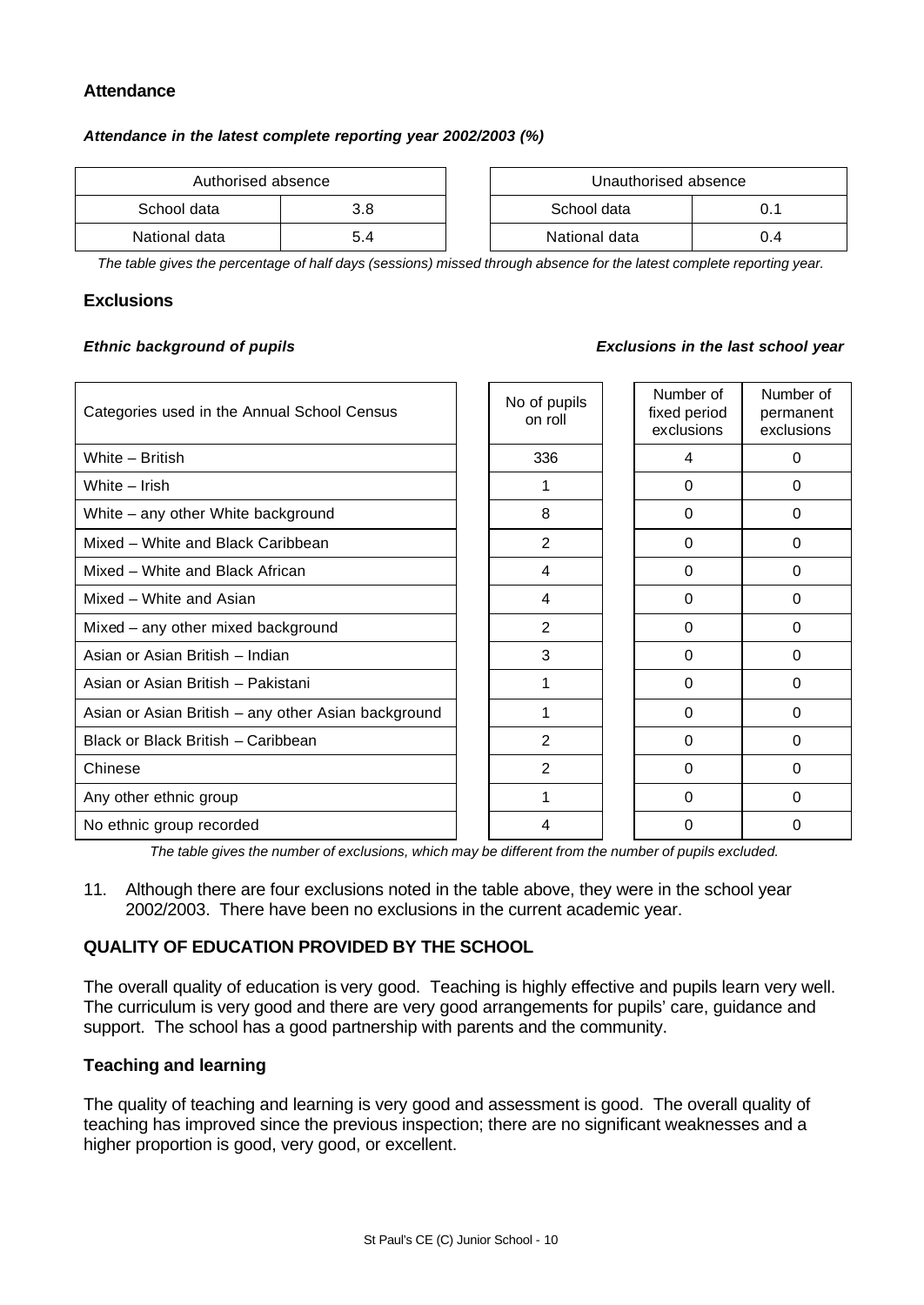#### **Main strengths and weaknesses**

- English and mathematics are taught very well.
- Teaching of pupils with special educational needs is very good and they achieve very well.
- Pupils are confident learners.
- Teachers assess pupils' work well.
- The skills of ICT are taught very well.

#### *Summary of teaching observed during the inspection in 45 lessons*

| Excellent | Very good | Good     | Satisfactory | Unsatisfactorv | Poor     | Very Poor |
|-----------|-----------|----------|--------------|----------------|----------|-----------|
| 3 (7%)    | 17 (38%)  | 17 (38%) | 8 (17%)      | 0 (0%)         | $0(0\%)$ | (0%)      |

*The table gives the number of lessons observed in each of the seven categories used to make judgements about lessons; figures in brackets show percentages where 30 or more lessons are seen.*

- 12. Pupils are confident learners and are very articulate. Their contribution to class discussions, working collaboratively or in explaining what they are doing, is good. They are also able to work independently and make good use of ICT to extend their learning, for example using the Internet to research topics. They are keen to improve their knowledge and understanding and enjoy the challenge of solving problems, applying their skills and working practically. Their response to challenging work is particularly impressive, for example in drama and role play and in tackling complex number problems (see the examples of outstanding practice given in Part  $C - pp18$  and 20).
- 13. In lessons, pupils work hard and concentrate well. They settle to their work quickly and are attentive throughout. They readily offer answers and opinions and are not put off by any mistakes they might make. The amount of work completed is very impressive, with a good range of work in all subjects. They consistently produce work of a good standard and their progress is much better than might be reasonably expected.
- 14. The reason why pupils learn and achieve so well is because the quality of teaching is very good. As the table above shows, merely satisfactory lessons are in the minority, indeed more than four out of every five lessons are at least good and more than two in five are very good or better. There are no significant weaknesses.
- 15. English and mathematics are taught well. Lessons are planned very carefully, work is closely matched to the abilities of the pupils and expectations are made clear from the outset. This enables lessons to proceed at a brisk pace. Oral and mental work is strongly stressed in mathematics and pupils are encouraged to contribute their thoughts and opinions in English lessons. Work is demanding and pupils are continually being challenged to improve on what they do.
- 16. Teachers assess pupils' work well. During lessons they are quick to spot and correct mistakes or misconceptions. They evaluate pupils' learning well and often adjust the next lesson to take account of aspects that need covering further. Marking is thorough and often includes helpful comments and suggestions for improvement. In English, teaching and learning are helped by clear targets which identify the steps needed to achieve the next level or stage. This practice does not yet extend to mathematics.
- 17. All lessons are managed well and teachers are very effective in securing high standards of behaviour. A very prompt start to lessons is always the case, even when pupils have to change classrooms, and a brisk pace is maintained throughout the lesson. However, some physical education lessons do not keep pupils sufficiently active.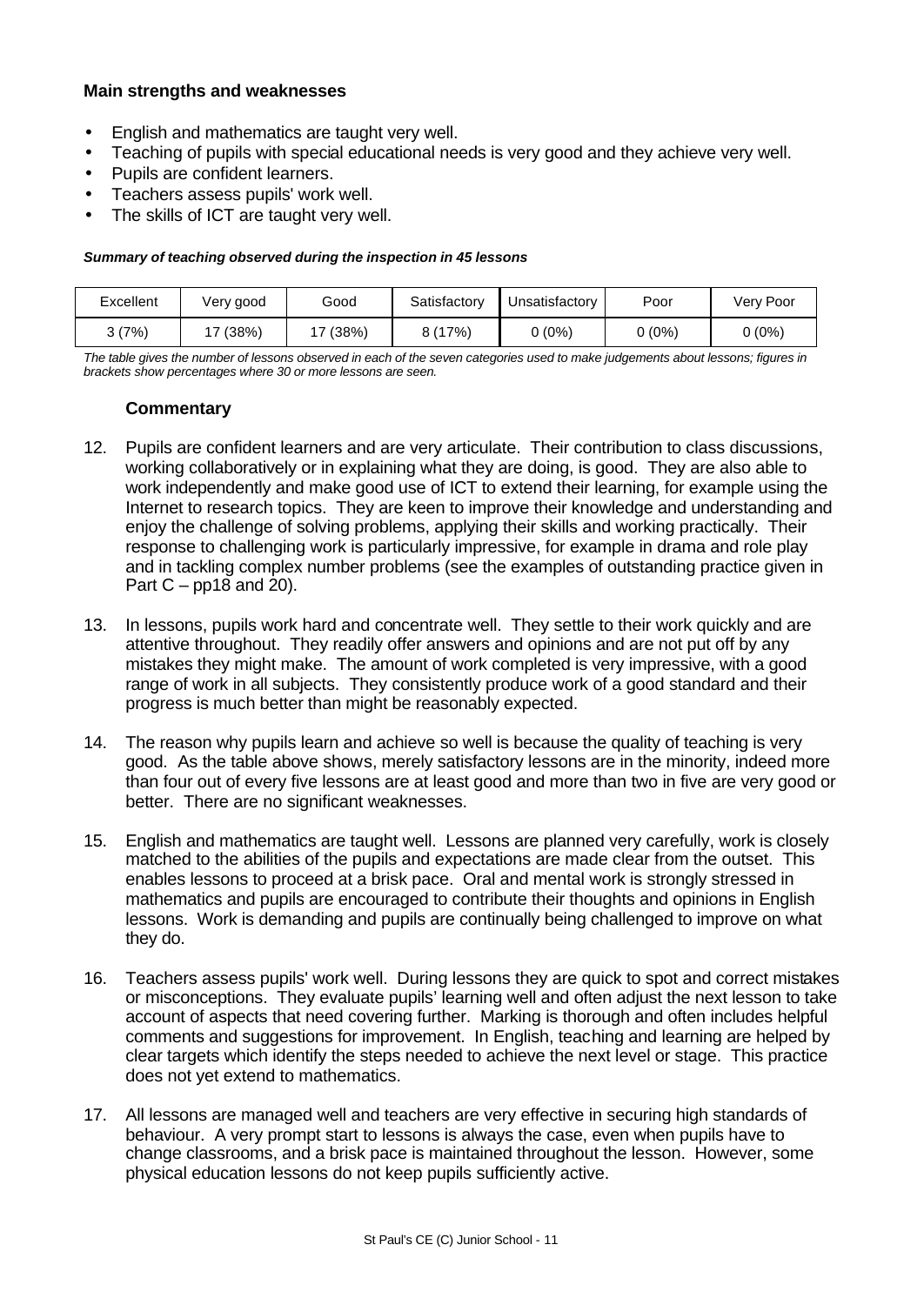- 18. Teachers have very good command of the subjects they teach and readily share their skills and expertise with others. The organisation of the school into year group teams offers good opportunities for teachers to teach to their specialist subjects and this contributes to the above average standards seen in subjects such as art and design and music.
- 19. The quality of teaching and learning of pupils with SEN is very good. Some excellent teaching was seen in the special withdrawal room, where the school's co-ordinator for special educational needs teaches groups regularly and addresses the wide range of individual needs with flair, rigour, challenge and sensitivity. In the classrooms, teachers understand pupils' needs very well, and the very effective help given by highly trained support assistants ensures that pupils make very good progress in achieving the targets set in their Individual Education Plans. ICT is used very effectively to enhance pupils' learning, and they enjoy working in this way.

#### **The curriculum**

Curricular provision is very good. Activities are interesting and relevant and there is a very good range of extra-curricular activities. The accommodation is very good, as are resources

#### **Main strengths and weaknesses**

- The wide range of interesting curricular opportunities is planned and managed very effectively, with a very good range of extra-curricular activities.
- The high quality of curricular provision impacts very well on standards, achievement, teaching and pupils' personal qualities.
- There is very good provision for pupils with special educational needs.
- There are few contacts with minority ethnic groups to enhance pupils' awareness of the rich diversity of cultures found in modern Britain.

- 20. The school provides a very good range of well-organised worthwhile curricular opportunities, including provision for religious education and collective worship. As a result, pupils achieve very well. Statutory requirements for curricular provision are met. The national strategies for teaching literacy and numeracy are well embedded; these basic skills are thoroughly taught and ICT is now used well. Year group co-ordinators are effective in managing curriculum provision in each year group.
- 21. Links between subjects are very well planned. For example, history, geography and art and design are linked when pupils learn about Ancient Greece. They look at maps of Greece, consider what the country is like today, and increase their knowledge about art and design as they learn about Greek vases and sculptures. Provision for pupils' PSHE is very good. The school's participation in the 'Healthy Schools' initiative is encouraging pupils to eat sensibly and exercise regularly. Education in sex and relationships is well planned, and attention is given to alcohol and drug misuse. Over the year, there is a very good range of extra-curricular activities for pupils to enjoy which enhance their knowledge and skills. Provision of homework is good overall so that pupils extend their learning outside the school day. This has a positive effect on standards.
- 22. Pupils are well prepared for the next stage of their education. Residential visits in Years 5 and 6 broaden pupils' education both socially and academically and help them to become increasingly independent and responsible. Opportunities to contribute to the School Council, be involved in local activities and organise charity events raise pupils' awareness of their responsibilities in the local community and the wider world. Staff and governors listen and respond to pupils' views; for example, when playground provision was improved and a 'friendship bench' was introduced.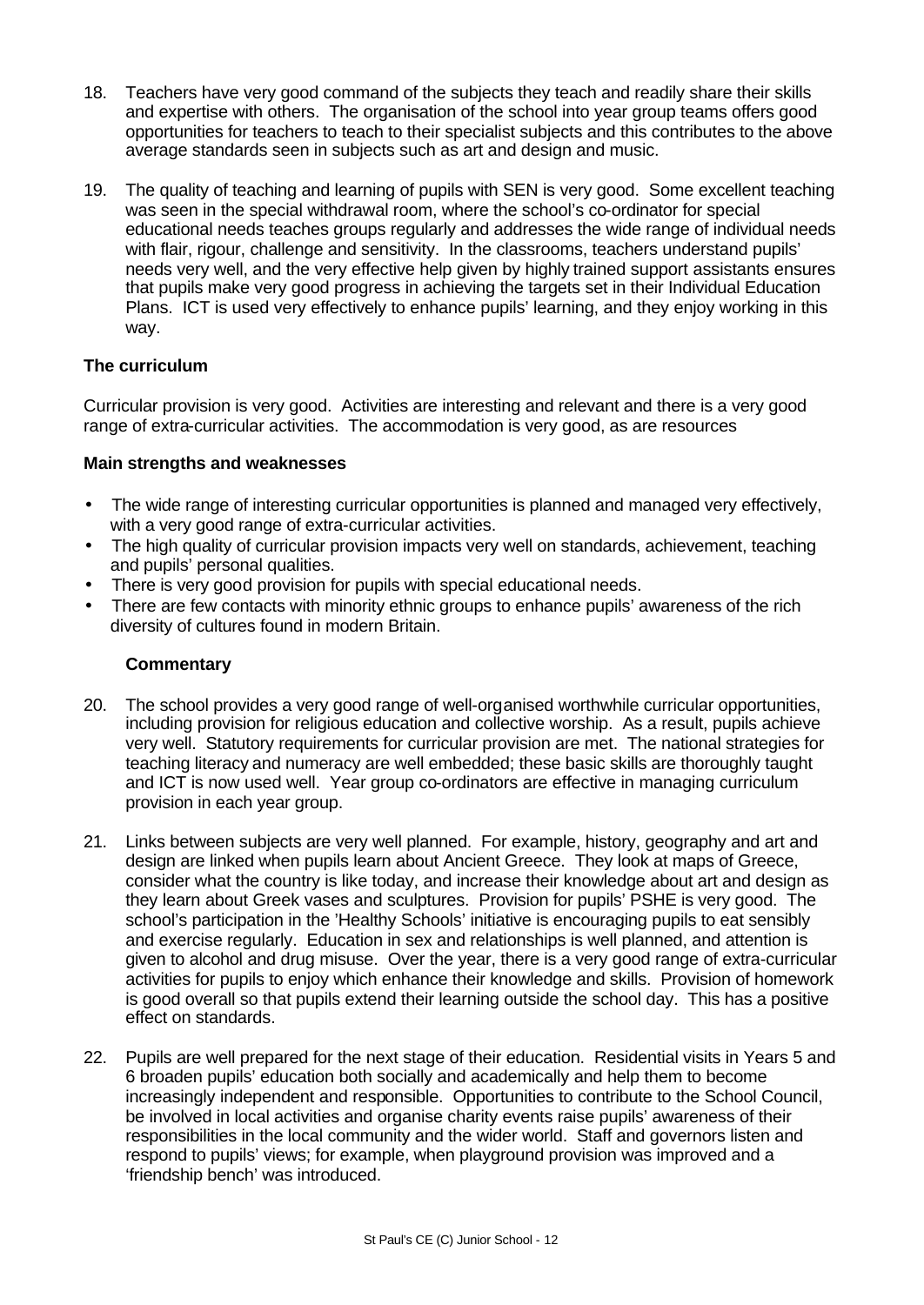- 23. There is equality of opportunity for all pupils. The inclusion of a small number of pupils from a wide range of British ethnic minorities and other nationalities is very good; their views and ways of life are valued and celebrated. Occasionally, children from travelling families join the school. Suitable links with the local Traveller Education Service ensure that these pupils are integrated very well so that they make very good academic progress and enjoy their time at St Paul's. Able, gifted and talented pupils are identified and supported effectively so that they achieve very well.
- 24. Provision for pupils who have SEN is very good, which is an improvement since the last inspection. The exemplary leadership of the school's co-ordinator for SEN ensures that there is specific help that enables pupils to gain confidence and achieve success. Pupils are given specialist support in a very well-equipped room. Teachers work very effectively with the coordinator and very well-trained support assistants to provide help of consistently high quality in the classrooms. All appropriate staff are involved in writing useful Individual Education Plans that help pupils to build step-by-step on what they already know, understand and can do. Parents are very well involved and are kept well informed of how their children are getting on. There is a very good range of resources for teaching and learning;, many of them made by school staff. ICT is employed very effectively as pupils practise and consolidate new skills. Pupils who have difficulties with writing often enjoy using computers, and are stimulated to extend their literacy skills through games and word-processing. The school has a well above average number of pupils with Statements of SEN, particularly in the field of autistic spectrum disorders, and their needs are met very well.
- 25. The school actively looks for ways in which to enhance the curriculum; for example, it has added French for pupils in Year 6. Recent governmental guidance on the enhancement of the curriculum has been embraced positively, and there already is a strong tradition of participation in sport and the arts, especially in music. Throughout the school, educational visits are a regular feature, for example, when pupils go to museums or the theatre and when they participate in field trips to enrich their work in geography and history. Preparation for life in modern multicultural society, though developed effectively in religious education, is not sufficiently enhanced through regular contacts with minority ethnic groups in other parts of Britain.
- 26. There are a good number of suitably experienced and qualified teachers and the very good provision of support staff ensures that pupils with a wide range of needs are given suitable help. Very good levels of staff expertise contribute very well to the high standards achieved by pupils. Resources for teaching and learning are good overall. They have improved since the last inspection, and are very good for ICT and SEN. The school's robust analysis of pupils' performance in national tests has led to better provision of books that boys find interesting. As a result, standards of boys' reading and writing have improved.
- 27. Parents contribute effectively to enhance curricular provision, for example, when they bring artefacts such as Victorian books into lessons and discuss them with pupils. Visiting drama and music groups add excitement to pupils' learning, and events such as the Victorian Day and the Caribbean week provide opportunities for the whole school to celebrate and learn together. The accommodation is very good, with suitably sized classrooms, a computer suite, a well-stocked library and attractive grounds with a hay meadow area, pond and swimming pool. These are all used well to enhance pupils' learning.

#### **Care, guidance and support**

Arrangements to ensure pupils' welfare, health and safety are very good. The provision for support and guidance is very good. There are very good arrangements to involve pupils and seek their views.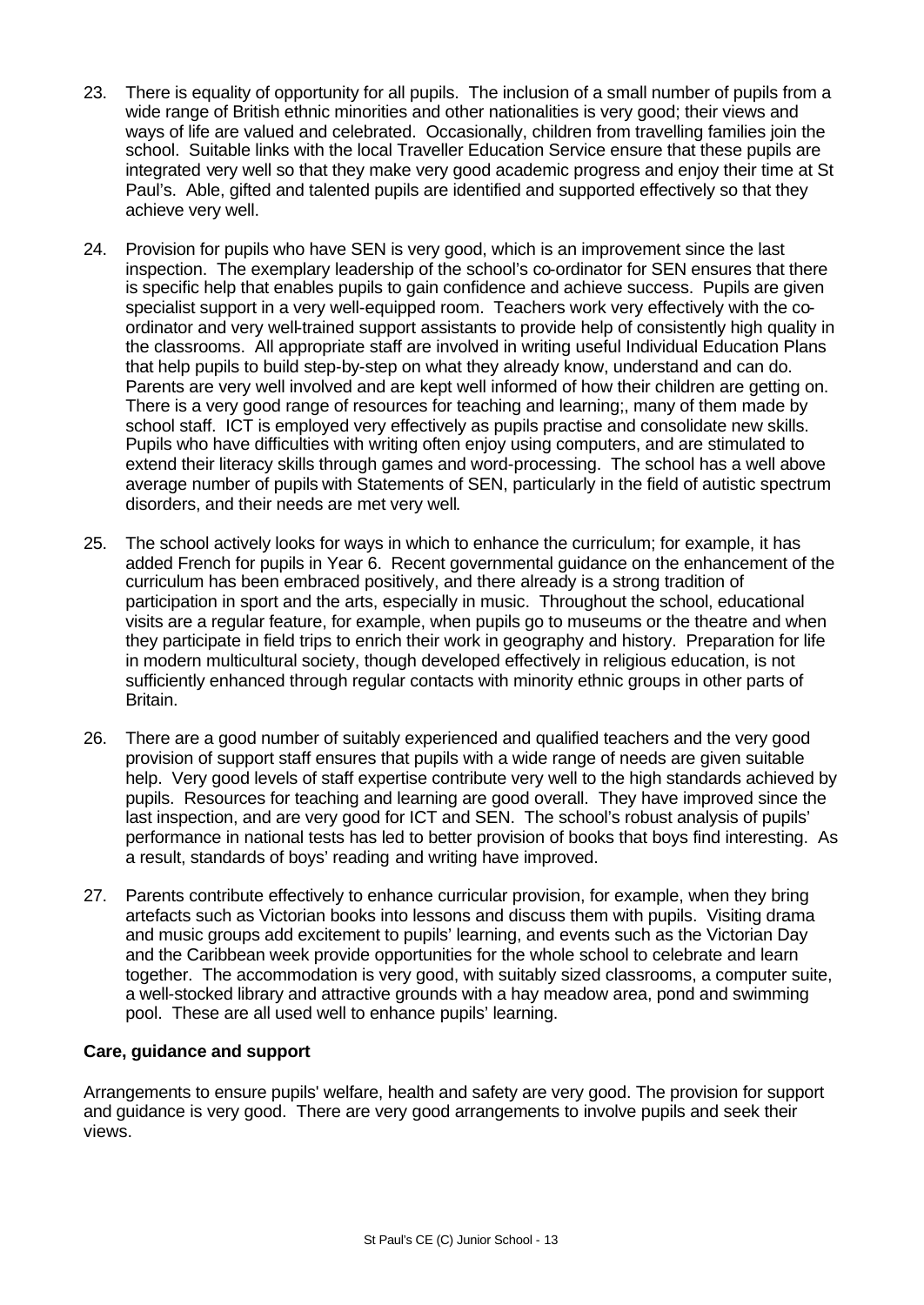#### **Main strengths and weaknesses**

- The school has maintained and improved on the high standards noted at the previous inspection.
- The school takes very good care of pupils and takes very good account of their views.
- Pupils' achievements are monitored very well and they are given very good support to help their progress.
- There are very good induction arrangements for new pupils.

#### **Commentary**

- 28. The teachers know the pupils very well. They understand and meet their needs very well so that they are secure and confident in their learning. There are good arrangements for health and safety but they are not fully audited. Staff make sure that pupils learn and play safely. There is good first aid coverage and staff know pupils with medical conditions. The school premises are managed well by the Site Officer. However, the current arrangements for cleaning the school are not particularly thorough and the school is not clean enough.
- 29. There are satisfactory procedures for child protection and the school is effective at promoting healthy and safe living. Pupils are confident that there is someone to turn to if they have problems and the school takes very good account of their views and concerns through the School Council and in circle time. For example, "zones" have been created in the playground so that the space is used fairly.
- 30. Pupils' achievements are monitored very well. Information from monitoring and tracking pupils' attainment in English and mathematics is used systematically to set challenging targets. In writing, these have been linked effectively to a programme of learning outcomes which teachers use to set targets which they share with pupils; the same is not yet the case in mathematics. In Year 5 and 6 higher achieving pupils are able to monitor their own progress and set new targets. Monitoring and assessment in other subjects is satisfactory and teachers are clear about what pupils have learnt. Personal development is monitored effectively using the school's "Good Citizenship" award scheme. There is very good support for pupils with SEN and EAL and all pupils receive full recognition for their achievement.
- 31. There are very good induction arrangements for pupils who are new to the school. Older pupils act as mentors to new pupils and this helps them to settle in quickly. Arrangements for pupils to transfer to their secondary schools are also effective.

#### **Partnership with parents, other schools and the community**

The school has a good partnership with parents, who effectively support their children's education. There are good links with the community and other schools.

#### **Main strengths and weaknesses**

- There is good information for parents about what is happening in school, which enables them to actively support their children's progress.
- The school works closely with parents and responds to their concerns.
- The school makes good use of community links and works closely with other schools.
- A minority of parents are dissatisfied with end of year reports and have concerns about the amount of homework given to Year 6 pupils.

#### **Commentary**

32. The school has effective links with parents, who are pleased with its work. Parents are kept well informed about what is going on in school through regular newsletters, email, and the school website. The prospectus and governors' annual report are informative and well written.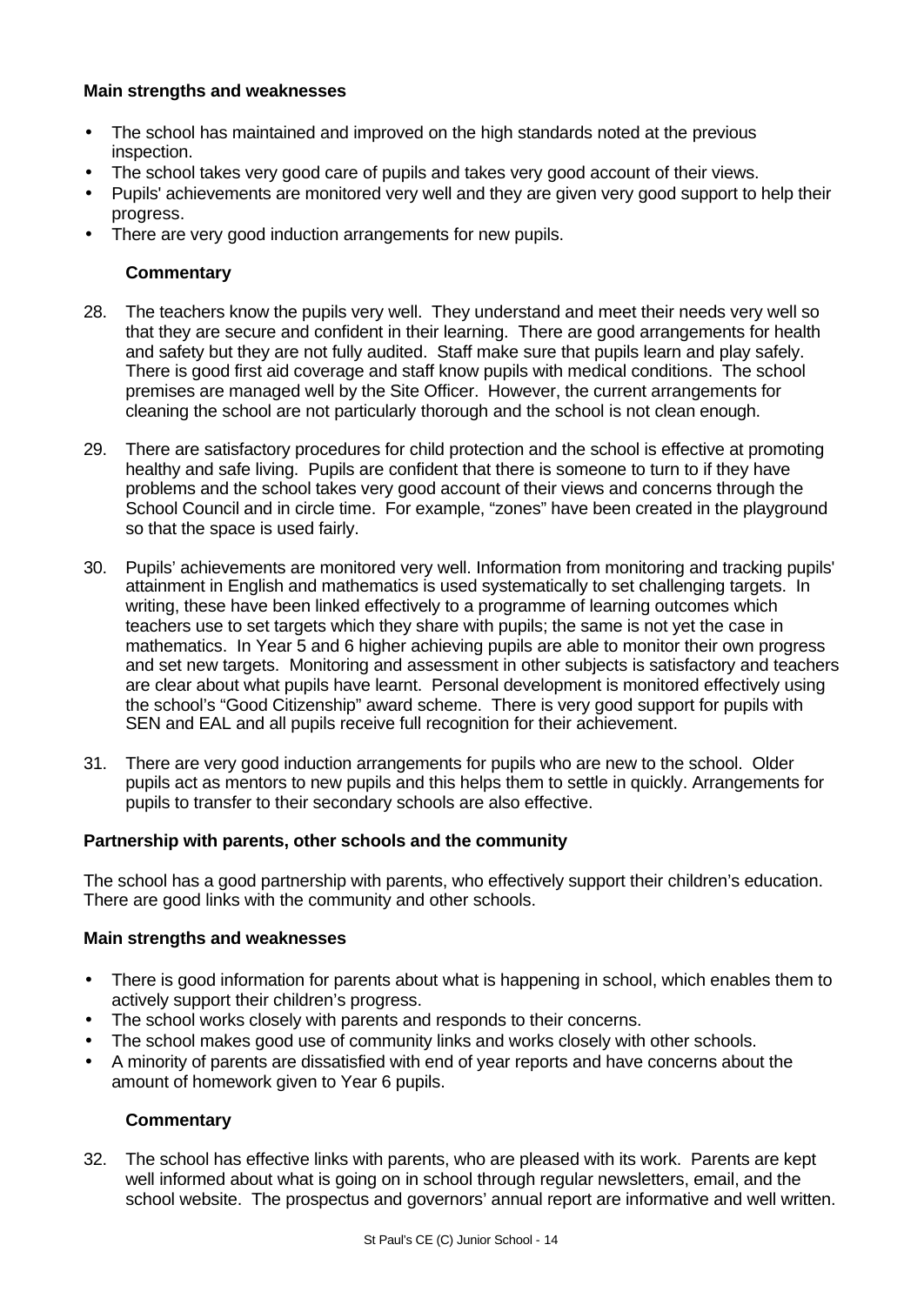Parents are kept well informed about what their children are learning through well-presented information and meetings. There are satisfactory arrangements for keeping parents informed about their children's progress. End of year reports meet statutory requirements. However, they are not particularly clear or succinct and a minority of parents would like them to be improved in this respect. The school already has plans to respond to these concerns.

- 33. The school works closely with parents. There are very good arrangements for introducing parents and their children to the school. They are encouraged to keep the teachers well informed about their children, and the school is quick to involve them if there are problems. The school regularly consults with parents and takes account of their views, on things such as the behaviour policy and information for parents.
- 34. There are good arrangements for homework in Years 3 to 5 and parents encourage their children to complete it. However, Year 6 pupils receive too much as they prepare for national tests. A minority of parents expressed their concerns on this matter and the school intends to take account of these views for next year. Many parents encourage their children to take part in after school activities, and they support them at events such as concerts, festival celebrations and sports day. A few parents help in school and an active Parent Teacher-Association organises social events and raises funds.
- 35. The school makes good use of community links. Many visits and visitors enrich the curriculum. There are good links with St Paul's Church. Many pupils take part in the Wokingham Fun Run. School music groups regularly entertain the elderly and perform at local events. The Berkshire Young Musicians' Trust provides instruments and music tuition. Community groups make good use of the school facilities.
- 36. There is a good partnership with other schools. There is close liaison with Walter Infants School, including good transfer arrangements, shared projects and exchange visits for the pupils. There are good arrangements for helping pupils transfer to secondary school. There are good links with local secondary schools, including French and business studies teaching for Year 6 and project days for Year 5 in mathematics, science and design and technology. The school has regular placements for secondary school pupils on work experience and students preparing for teacher training.

#### **LEADERSHIP AND MANAGEMENT**

The school is very well led and managed. The governing body fulfils its responsibilities very well. The headteacher provides very good leadership and is very well supported by other key staff. Management is very effective.

#### **Main strengths and weaknesses**

- The governing body has a very clear understanding of the school and is very effective in fulfilling its roles and responsibilities.
- The headteacher provides very good leadership.
- The leadership of other key staff is very effective.
- The school is very well managed.

#### **Commentary**

37. The governing body in very well organised and takes its roles and responsibilities very seriously. The governors strategic planning is of a high order. The context of the school is very well understood. The asset management plan and budget plan indicate that due consideration is given to issues that will affect the school and sensible decisions have been made. Governors are particularly well informed about the performance of the school in National Curriculum tests and recognise that sustaining the high level of performance is a significant challenge. They go about this task well, ensuring that the quality of what the school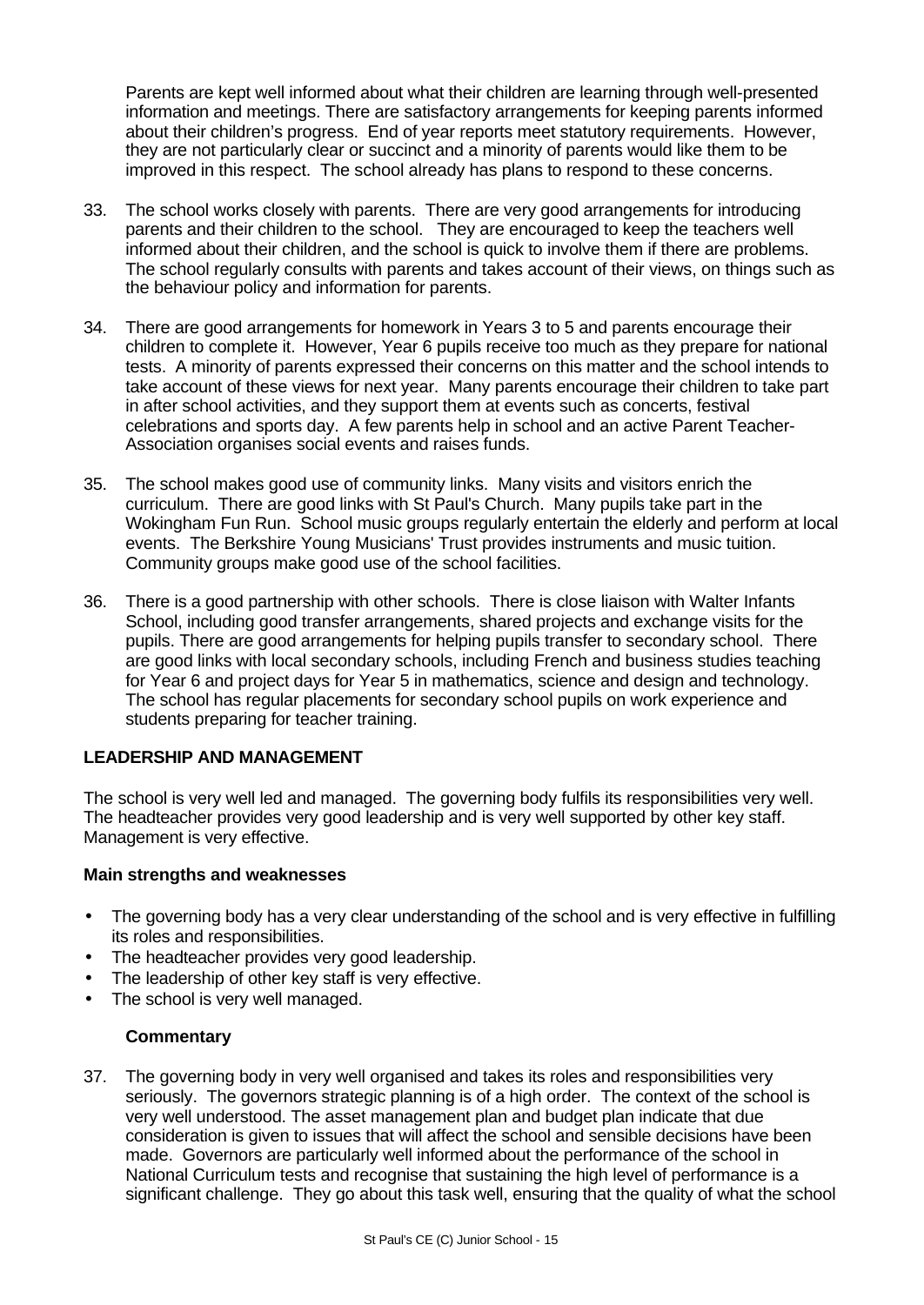offers is considered alongside the need to maintain high standards. They are also effective in challenging the school to aspire to greater quality. For example, the decision to work towards recognition as an Investor in People challenged the school to evaluate its management processes against nationally recognised standards. This has resulted in very clear processes for managing the performance, training and development of all staff including support staff. The governing body also actively pursues its own development. The governors have reviewed their own effectiveness and, through their own training and development plan, are implementing procedures to ensure closer contact between subject co-ordinators and individual governors. These should include making more formal reports of governors' visits, a practice that has only just begun.

- 38. The headteacher has been in post for 23 years and is to retire at the end of the autumn term 2004. His leadership of the school is very good, giving very clear purpose and direction. The result is a strong sense of cohesion and teamwork in which everyone is clear about what the school is aiming to achieve and how they contribute. He sets high expectations in terms of pupils' achievement and has implemented very thorough and detailed procedures to set challenging targets and to monitor progress towards them. He is also very effective in delegating responsibility so that others have the opportunity to develop their leadership capability. For example, the deputy headteacher is shortly to take up a headship of her own as did her two predecessors.
- 39. The headteacher is very well supported by other key members of staff. The deputy headteacher co-ordinates school improvement planning. She draws together contributions from staff and governors ensuring that the school has a clear statement of its priorities and how it intends to achieve them. The co-ordinators for English and mathematics lead these subjects particularly well. Both provide excellent models of good practice and have ably led the introduction and implementation of the National Strategies for Literacy and Numeracy. They have monitored the quality of the school's work and led training to ensure that teaching and learning is of good quality. The co-ordinator for special educational needs has made an outstanding contribution in ensuring that pupils with SEN are well provided for and make very good progress. In particular, her management of support staff and the quality of the training and development she provides are especially good. She is very knowledgeable and her work is recognised outside the school as well as within.
- 40. The very good quality of leadership is very well supported by the way the school is managed. Subject co-ordinators have a clear framework through which to lead subjects. A clear and realistic monitoring plan enables them to be well informed about standards and quality within their subjects. Year group co-ordinators, who, with the headteacher and deputy headteacher, form the school's senior management team, are very effective in enabling staff to work collectively in contributing to the planning and organisation of teaching and learning and sharing their skills and expertise. Arrangements for performance management are securely in place and objectives are firmly focused on ensuring pupils progress well.
- 41. The school's financial affairs are very well managed, with good budgeting and planning ensuring that the school is well resourced and staffed. Principles of best value are very well understood. For example the high allocation of resources to SEN has been carefully balanced against the contribution to the school by the co-ordinator for SEN and the support staff, the achievements of the pupils and the extent to which such potentially vulnerable pupils are included and involved.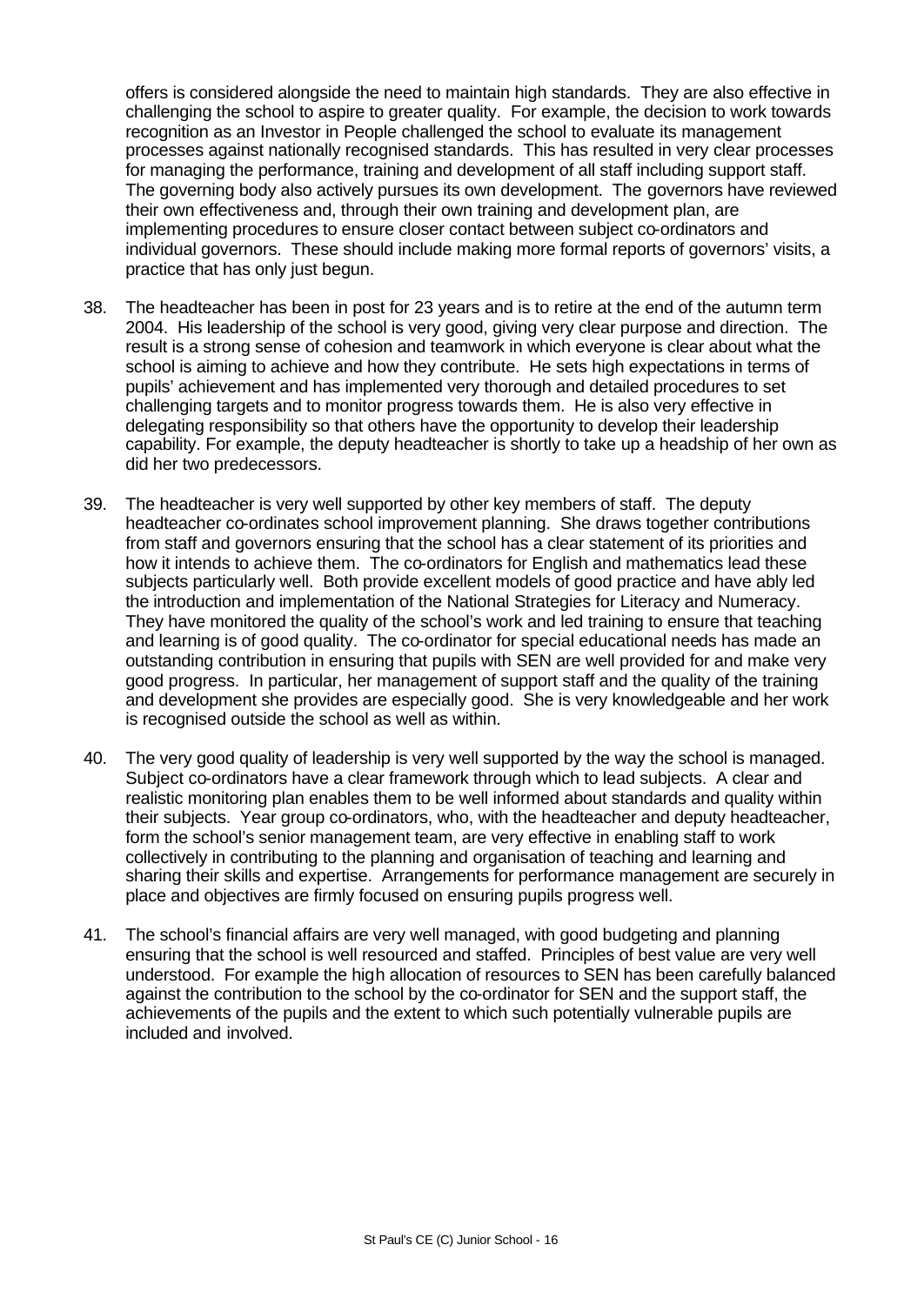# **Financial information**

# *Financial information for the year April 2003 to March 2004*

| Income and expenditure $(E)$ |         |  | Balances (£)                   |
|------------------------------|---------|--|--------------------------------|
| Total income<br>821 828      |         |  | Balance from previous year     |
| Total expenditure            | 794 480 |  | Balance carried forward to the |
| Expenditure per pupil        | 2 1 1 3 |  |                                |

| Income and expenditure $(E)$ |         | Balances (£)                        |        |
|------------------------------|---------|-------------------------------------|--------|
| Total income                 | 821 828 | Balance from previous year          | 12 628 |
| Total expenditure            | 794 480 | Balance carried forward to the next | 39 976 |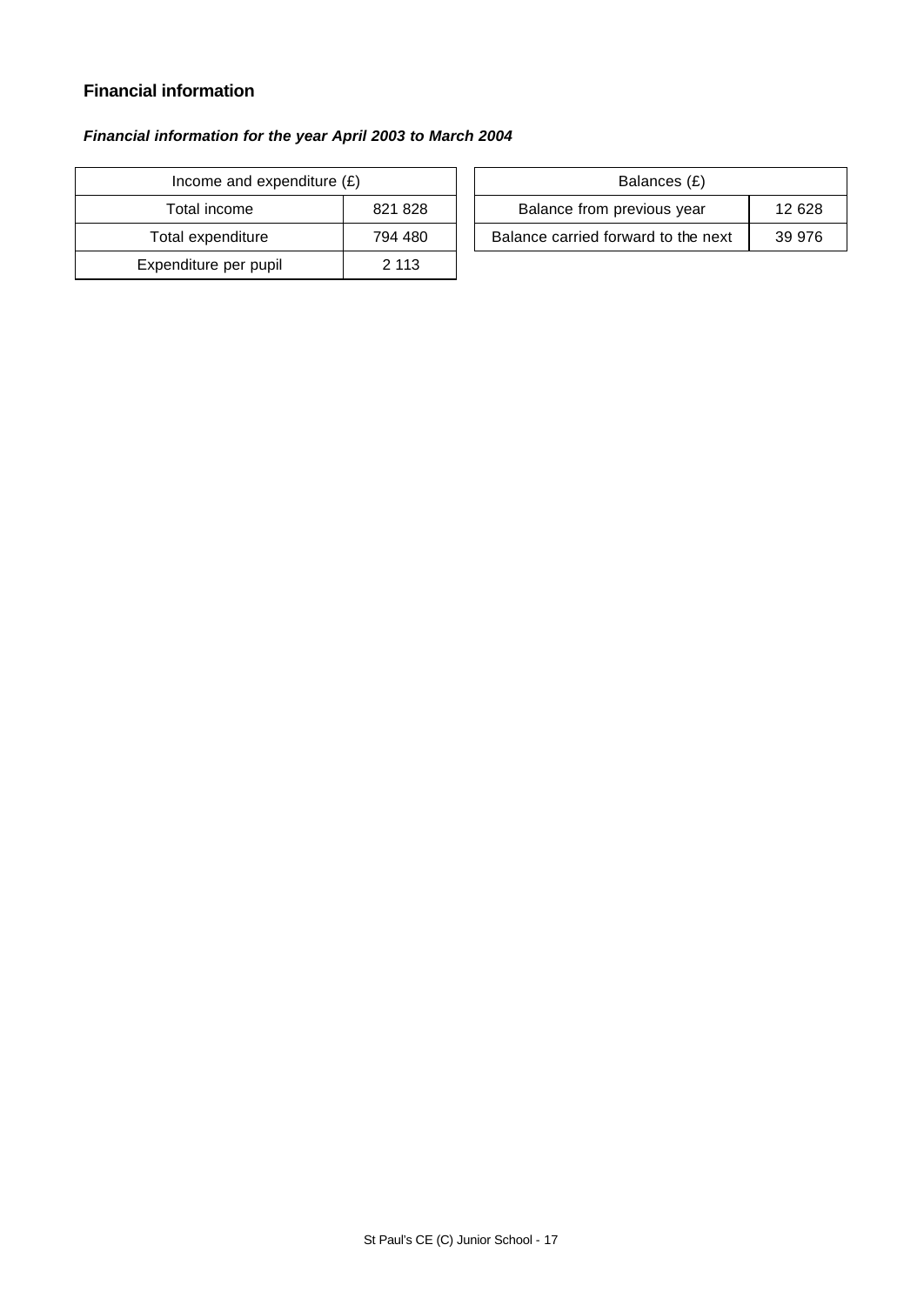# **PART C: THE QUALITY OF EDUCATION IN AREAS OF LEARNING, SUBJECTS AND COURSES**

#### **SUBJECTS IN KEY STAGE 2**

#### **ENGLISH**

The provision for English is **very good.**

#### **Main strengths and weaknesses**

- Standards in English are well above average.
- The pupils speak and listen very well.
- Teachers use a variety of teaching methods and resources that stimulate pupils' interest.
- Teaching and learning are very good.
- The co-ordinator provides very good leadership and management.

#### **Commentary**

- 42. By Year 6, the pupils achieve levels that are well above the average for all schools and for similar schools. Results from national tests indicate that, with one exception, this has been the case over the last four years. This is because pupils are very well taught. A significant feature of teaching is the range of strategies used to engage pupils in their learning. As a result of this, all pupils, including those with SEN and the more able, achieve very well.
- 43. The school has successfully implemented a programme of development in speaking and listening and by Year 6 standards in speaking and listening are well above average. One of the reasons for this is that teachers help pupils to become confident in speaking out loud through drama activities and class discussions. In an excellent Year 5 lesson the teacher used drama to help the pupils develop an understanding of persuasive writing. She asked them to take on the role of villagers and to persuade the developer that he should not build a road through their village.

#### **EXAMPLE OF OUTSTANDING PRACTICE**

#### **A Year 5 literacy lesson about developing persuasive writing through drama**

'We are all villagers in Chillingdon', reminds the teacher. In role, pupils move around the room introducing themselves to each other and asking questions about their character. 'What is the body language appropriate for questioning?' drew out suggestions of;: facial expression, hand movement and open stance. With an obvious buzz around the class and more animation and expression the activity continued. Pairs of pupils then 'hot spotted' and were asked to perform to the class, who evaluated their performance. The teacher, in role as a property developer about to build a new road through the village, explained the benefits to the village as the assembled group of villagers listened. A vigorous response from the villagers resulted with boos and comments such as 'But what about our school? Children will have to travel miles to the next village!' and 'We need our church. You can't just knock it down!' Emotionally charged pupils worked in groups to discuss powerful statements to argue the case against the road.

The lesson ended with the teacher drawing these statements together, explaining that these would be used in the next lesson to write persuasive letters to the developer.

44. Standards in reading are well above average. Reading skills are taught very effectively as part of whole-class teaching sessions or when pupils are reading as part of a group. Pupils enjoy reading and are able to discuss the work of their favourite authors and why they like particular books. Pupils take books home and read regularly as part of their homework. Pupils are responsible for changing their own books and write comments on each book in their homework diary.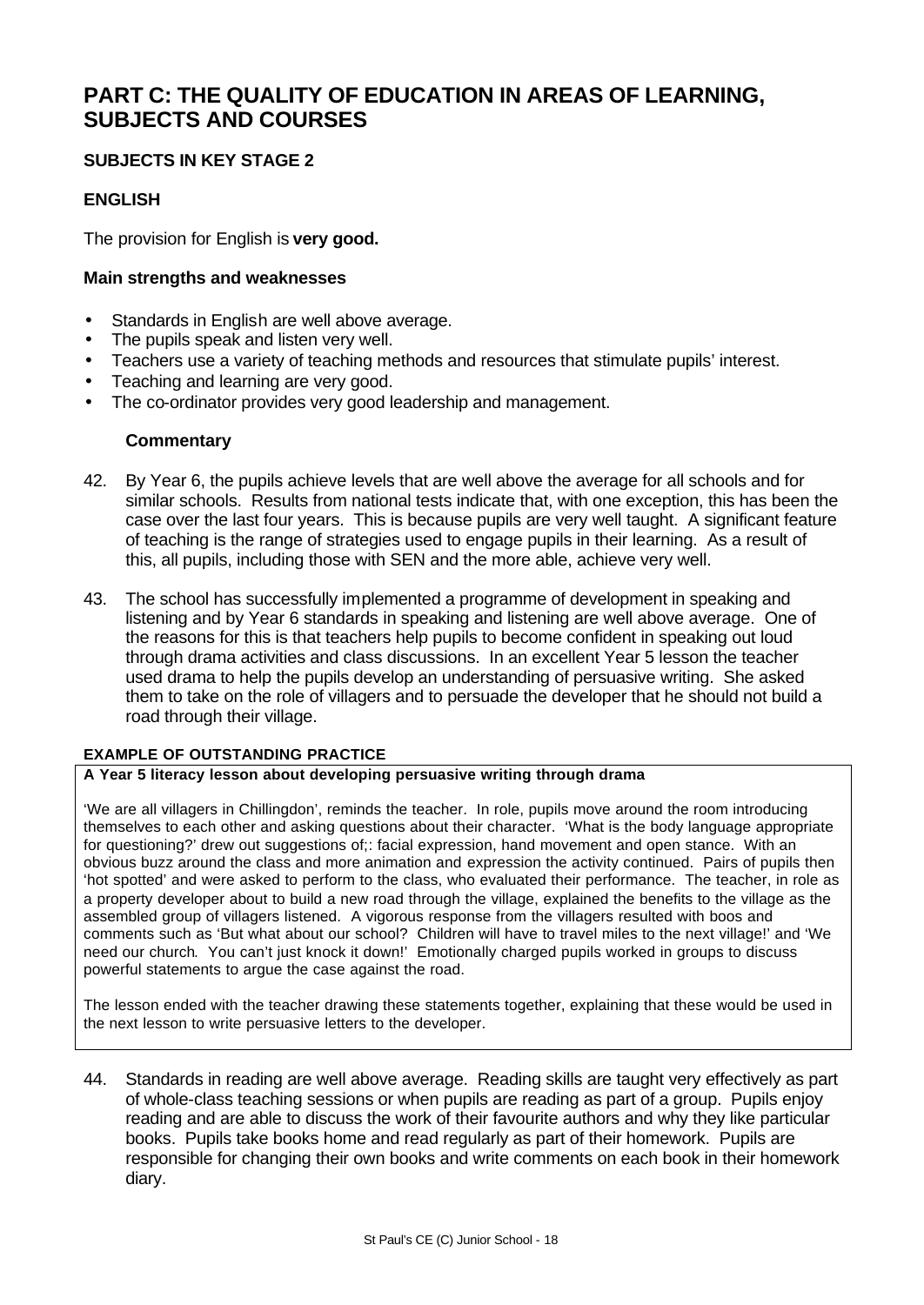- 45. Standards in writing are well above average. Pupils achieve well due to interesting teaching based on a very good understanding of how to teach writing. Teachers help pupils to plan their writing and to understand how different forms of writing are constructed. In a Year 6 poetry lesson the teacher's explanation, followed by purposeful questioning, enabled pupils to understand the characteristics of a cinquain (a five line poem) and then construct their own. Pupils' spelling is very good because a comprehensive spelling programme, devised by the co-ordinator for SEN, is matched to pupils' individual spelling needs. Handwriting and the presentation of work across the school is very good.
- 46. Teaching of English is very good. Teachers have high expectations, set very challenging work and ensure lessons move at a brisk pace. Classroom management is very good and high standards of behaviour are achieved. Pupils' attitudes to their learning are very good and they enjoy what they are doing. Teachers also question well, challenging and extending the pupils' learning. They have good relationships with the pupils and constantly encourage them to do their best. Teaching assistants are used effectively and they make a significant contribution to the achievement of pupils, especially those with SEN.
- 47. Assessment procedures are thorough and used to ensure that challenging targets are set for all pupils. In writing, these targets are shared with pupils, who are clear what they have to do to improve their work. Higher-achieving pupils in Years 5 and 6 are encouraged to monitor their own work, recognising when they have achieved a target and then setting the next. Teachers mark pupils' work thoroughly and write helpful suggestions on how to improve.
- 48. Leadership and management of English are very good. The co-ordinator has used her expertise to develop teachers' skills, knowledge and understanding in the subject. Thorough monitoring and evaluation has enabled her to identify key priorities for development, which are embedded in a comprehensive action plan.

#### **Language and literacy across the curriculum**

49. Very good opportunities are provided for pupils to develop speaking, listening, reading and writing across the curriculum. Discussions in groups or pairs are a feature of many lessons and pupils are confident and articulate. Pupils often use reading skills to research in other subjects, and practise, apply, and consolidate their writing skills. English is used effectively as a vehicle to practise ICT skills. In one lesson observed Year 3 pupils were using a word processing package to produce their final draft of a tongue twister they had composed in a previous lesson. The teacher then made these into a book.

#### **MATHEMATICS**

Provision in mathematics is **very good.**

#### **Main strengths and weaknesses**

- Standards in National Curriculum tests have been sustained at a high level.
- Teaching is very good and pupils achieve very well as a result.
- Pupils' skills of problem solving are very well developed.
- The co-ordinator provides very good leadership.

#### **Commentary**

50. From the point they join the school, the levels that pupils should reach at the end of each year are mapped out and closely monitored and their progress carefully assessed at the end of each year. This plays a major part in enabling pupils, who already have well developed levels of understanding, to go on and attain standards in Year 6 that are well above average. In the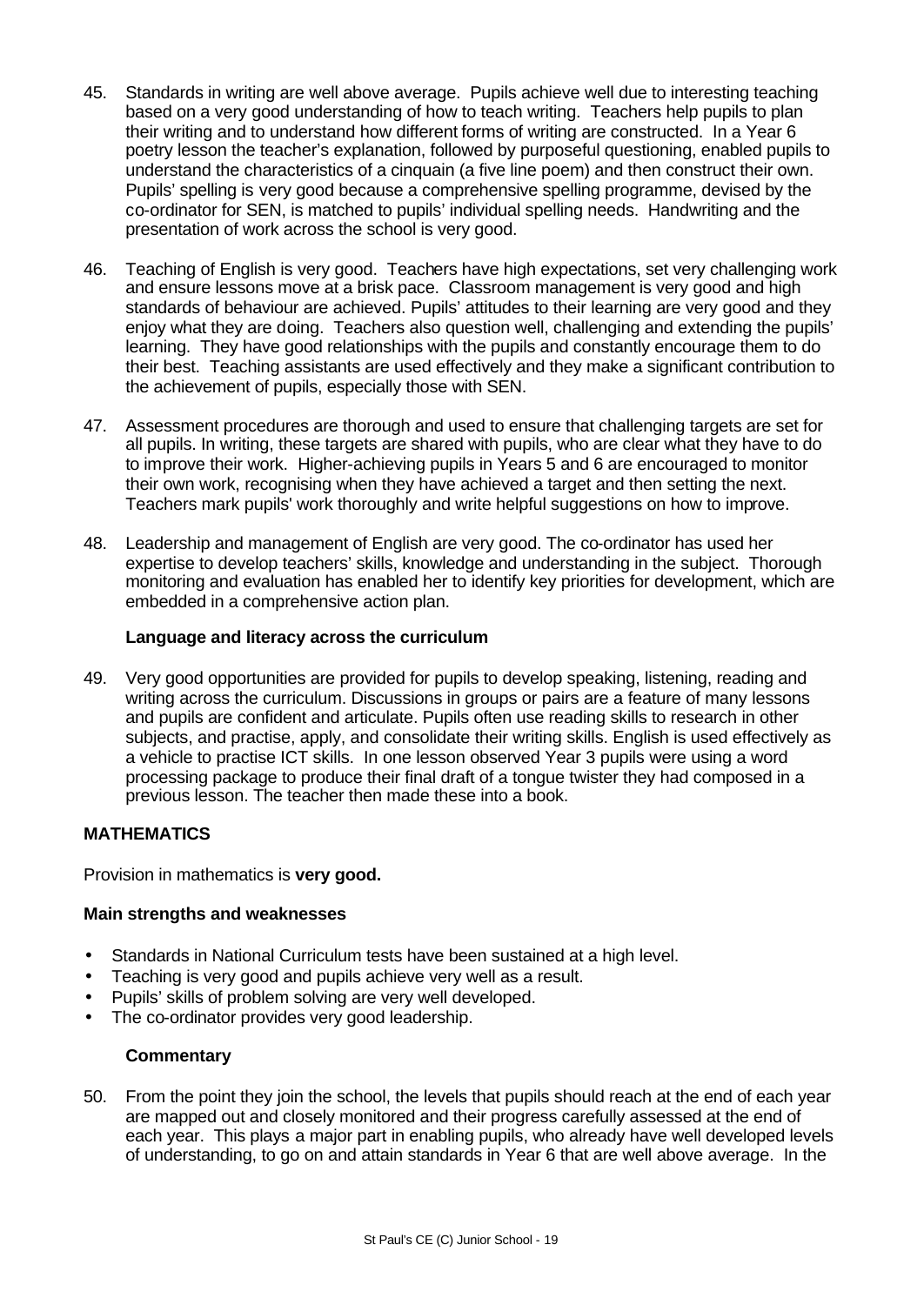2003 national tests almost nine out of ten pupils reached the expected standard and half achieved higher than the expected standard. This sustains the school's track record over the past five years, during which results have always been well above the national average or in the top five per cent of schools nationally.

- 51. These high standards have been achieved because the quality of teaching is very good and pupils make much better progress than might be reasonably expected. The National Strategy for Numeracy has been very well implemented and teachers have consistently good subject knowledge, which enables them to plan carefully structured lessons. Teachers are particularly adept at ensuring that work is appropriately challenging and demanding for each ability group. All lessons have a high degree of mental and oral work and are taught at a brisk pace. Pupils readily respond. They are quick to recall basic facts and tables and can confidently explain how they have arrived at their answers. They are happy to offer answers, even when they are not sure they are right, and they are keen to learn and extend their knowledge and understanding. They work very productively in lessons and their books show that a lot of ground has been covered during the year. Consequently, more than half are working at levels that are above expectations for their age. Most other pupils are attaining expected standards, with only a small minority that are not. Pupils with SEN are very well supported by teachers and their support assistants. Pupils with particular gifts and talents are also positively encouraged. For example, a pupil with autism led the way in an excellent Year 6 lesson on problem solving and confidently explained his calculation method to the rest of the class.
- 52. So, pupils have a strong level of mathematical knowledge. However, they are also provided with plenty of opportunities to use and apply this knowledge. A consistent and concerted approach has been developed and is evident in pupils' work and in discussions with them. For example in a very good Year 4 lesson, pupils broke down a problem into a series of smaller steps and used trial and error reasoning to arrive at the solution. In an excellent Year 6 lesson, the teacher created a very strong ethos for mathematical enquiry and the pupils readily searched for the logical pattern to determine how many dominoes were needed to construct a model bridge.

#### **EXAMPLE OF OUTSTANDING PRACTICE**

#### **A Year 6 mathematics lesson using functions to solve problems**

How many dominoes are required to make a bridge, which has a "bed" of 145? Hmm!!

Well, just to warm the brains up, pupils had already watched as one of them (with learning difficulties associated with autistic spectrum disorder) had demonstrated how -2-7x(3<sup>3</sup>) was solved and then participated in a whole -class game of "Loop" - except the loop didn't work as the teacher had unknowingly dropped one of the cards (she found it later). No matter, pupils quickly worked out which one was missing! Quickly moving on…!!.

So, let's get back to the dominoes. Notes, jottings, scribblings, diagrams of domino bridges as pupils, either individually or in pairs, give it full concentration. Unsuccessful solutions were quickly discarded and the process started again as a pattern was searched for. The teacher watched with some pride as pupils applied their knowledge and understanding. Some she just let carry on, confident they were on the right track; others she probed and questioned as pupils, brows knitted in concentration, rose to the challenge, determined not to be defeated.

And defeat wasn't an option as first one then more recognised the pattern – 1 domino in the bridge needs 2 to support it so 3 altogether. Let's show our reasoning:  $1 \times 2 + 1 = 3$ . Does the pattern work for 2 dominos? - 2 dominos need 3 to support it so that's 5 altogether:  $2 \times 2 + 1 = 5$ . Yes the pattern works. One more time to make sure - 5 dominoes need 6 to support them, that's 11 altogether: 5 x2+1 = 11. Right, back to the original problem. How many dominoes needed to make a bridge with a bed of 145? 145 x2+1 = 291. Yes!!

53. The co-ordinator for mathematics has provided strong and assertive leadership. She has ensured that the teachers are clear about the National Strategy for Numeracy and the key elements for successful mathematics teaching. She has analysed information from assessments and national tests and has monitored lessons. The information gathered in this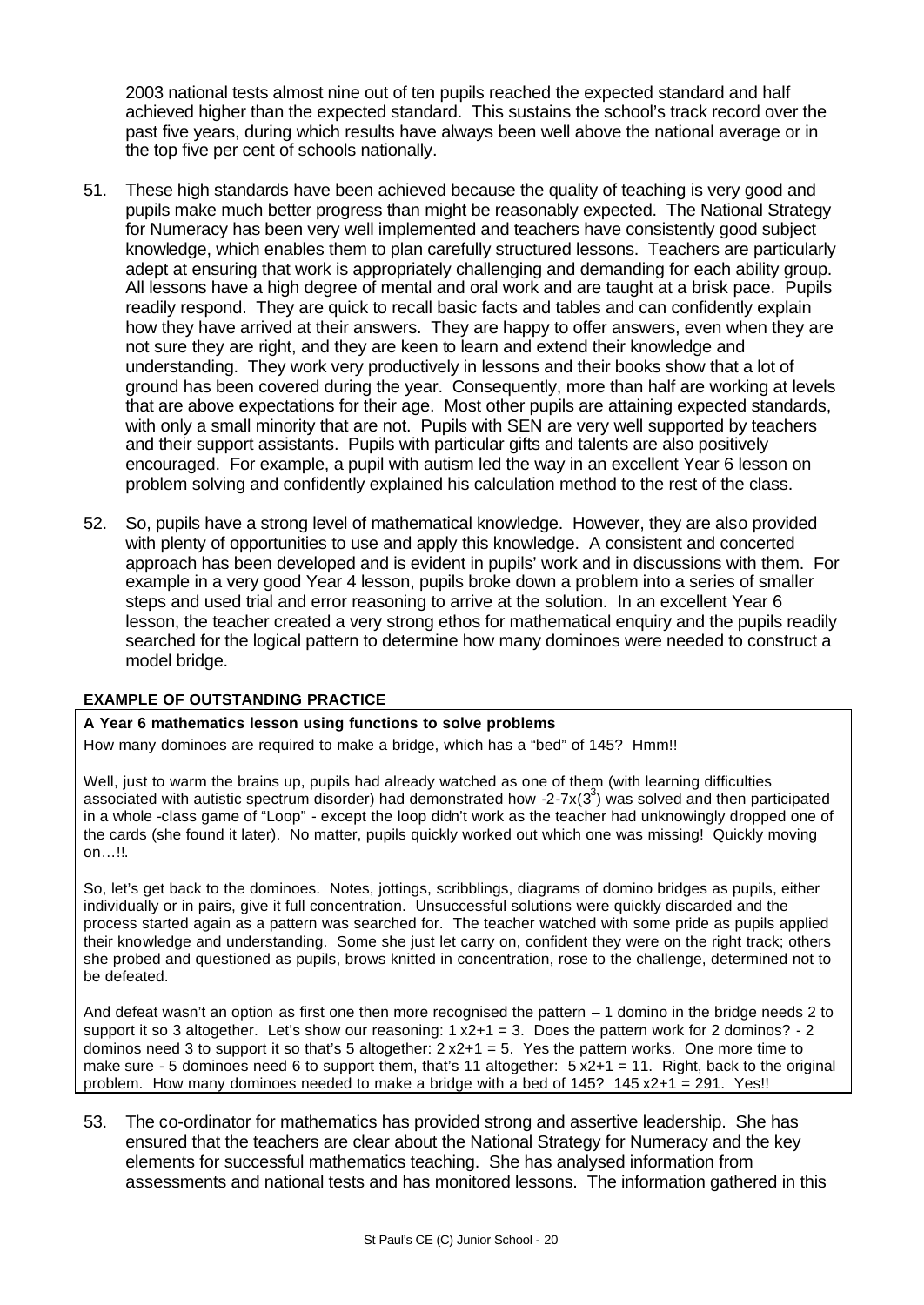way has been very well collated and presented to staff in the form of reports which give clear guidance and recommendations on what is needed to improve the quality of the school's work. This has resulted in the school maintaining an enviable record of attainment and achievement.

#### **Mathematics across the curriculum**

54. Very good opportunities are provided to develop pupils' mathematical skills in other subjects. This is most evident in science and geography where work includes handling data and presenting results in the form of graphs and tables. Even in more routine situations like taking the register, younger pupils are often asked to work out the number of pupils present.

#### **SCIENCE**

Provision in science is **very good.**

#### **Main strengths and weaknesses**

- Results in National Curriculum tests have been maintained at a high level.
- Strong emphasis is given to the practical skills of scientific enquiry; good use is made of ICT.
- The quality of teaching is good.
- The co-ordinator provides good leadership.

- 55. In national tests, pupils have performed particularly well. In 2003 results were well above the national average and above those of similar schools. Work seen during the inspection confirms that results are set to continue in this vein. Year 3 pupils, taken on a tour of the school grounds, were quick to identify how a habitat was suited to the particular creature living there and the relationship between other animals in the same habitat. Year 4 pupils were able to give clear definitions of solids, liquids and gases and recognised that solid particles have air trapped between them. Year 5 pupils were able to note the symbolic and actual changes as humans grow older and discussed them in a very sensible and mature way. No lessons were seen in Year 6 but the work they have completed indicates that results will be similar to those achieved in previous years.
- 55. Whilst the previous inspection also noted that standards were above average, it criticised the lack of opportunities for pupils to acquire the skills of investigation and experiment. This is no longer the case. Indeed the school has improved this aspect particularly well. In the lessons observed and in pupils' books there is a strong emphasis on planning experiments, forming hypotheses, ensuring tests are fair, identifying variables and collecting and interpreting results. Work in books indicates that results are carefully tabulated and often presented in the form of tables and graphs, with numeracy and ICT skills used to improve their presentation and clarity.
- 56. Teaching is consistently good. Lessons are well planned and have a good balance between acquiring knowledge and gaining skills. Teachers give clear explanations; for example, in a Year 5 lesson on sex and relationships, the teacher was sensitive in dealing with important changes, both symbolic and actual, and encouraged pupils to think deeply about the issues being raised. Demonstrations are clear: for example, in a Year 4 lesson the teacher used an electronic microscope linked to an interactive whiteboard to enable pupils to see soil particles in greater detail. Lessons succeed well when very practically based: for example, in a Year 3 lesson, the teacher managed the excitement and enthusiasm of pupils very well as they toured the school grounds to observe different habitats.
- 57. As a result of good teaching, pupils' learning is good and they achieve very well. They are very quick to understand new concepts and work productively. They particularly enjoy working collaboratively and readily share and offer ideas and explanations.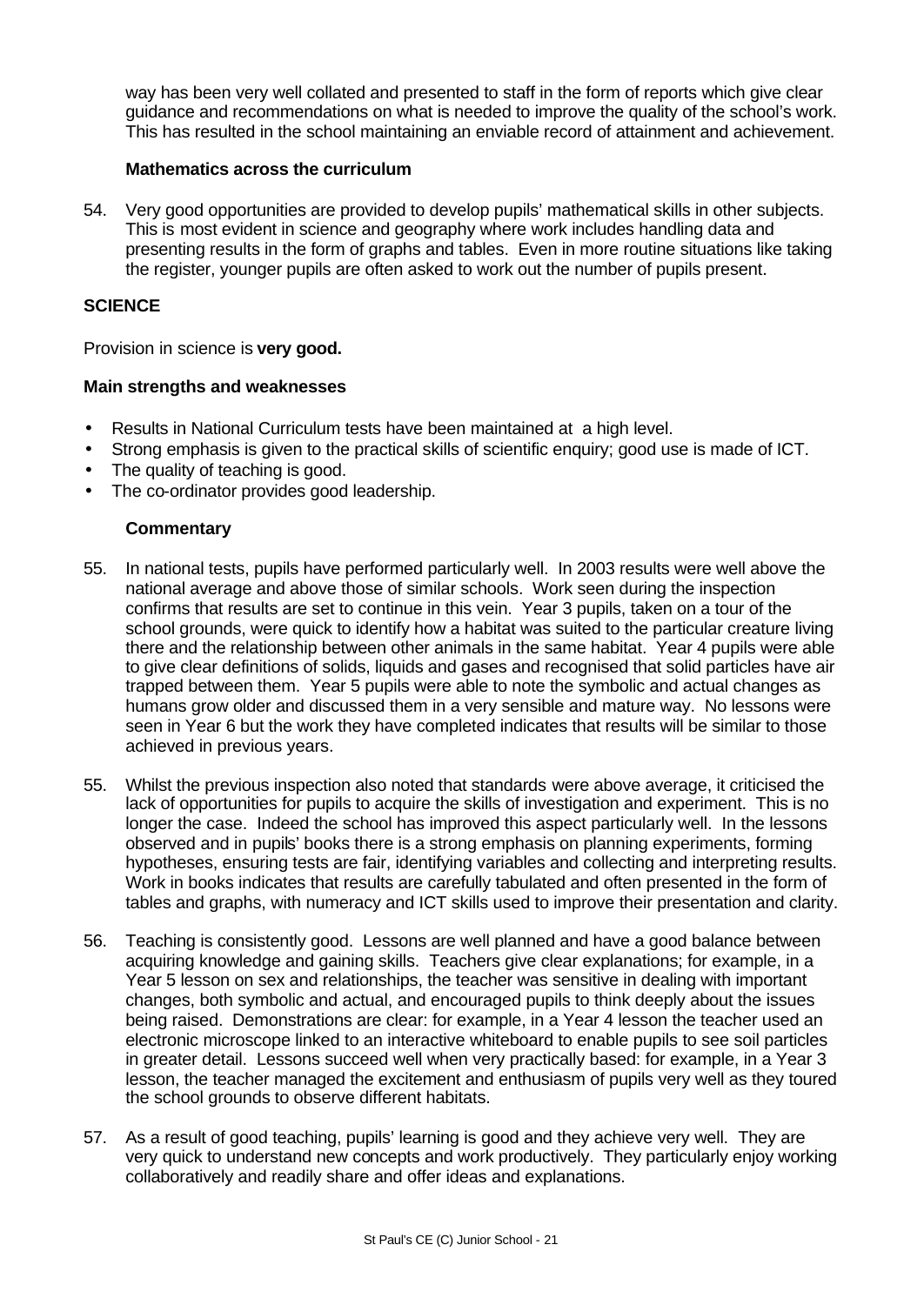58. The co-ordinator has done much to ensure that science provision is good. She is undertaking an extended course of training this year and is already using ideas from the course to improve assessment procedures. She has monitored planning and ensured that the skills of scientific enquiry are strongly emphasised. A useful portfolio of assessed work provides a good overview of standards across the school and lessons have been monitored in accordance with the school's monitoring plan.

#### **INFORMATION AND COMMUNICATION TECHNOLOGY**

Provision in information and communication technology (ICT) is **very good.**

#### **Main strengths and weaknesses**

- The leadership and management of the subject are very good.
- Pupils are keen and interested.
- Teaching and learning are very good.
- Resources are well chosen to extend pupils' skills and knowledge.
- Assessment procedures are not sufficiently co-ordinated.

- 59. By the end of Year 6, standards are above average and pupils achieve well. Pupils make good progress because of the very good quality of the leadership and the effective planning of teaching in the computer suite and in lessons. They also progress well because they are enthusiastic, enjoy the subject very much and can see how well they are doing. There have been good improvements in teaching and resources since the last inspection, and pupils now achieve well in control and monitoring.
- 60. Teaching and learning are very good because of the very effective leadership, management and monitoring of ICT by the subject co-ordinator and the very good level of expertise amongst the staff. Support assistants are deployed very well. Both teachers and support assistants have the skills and knowledge to get the most out of programs and engage with pupils. Intensive teaching of skills in the computer suite and regular use of ICT in lessons ensures that pupils learn and use the subject very effectively to support and enhance learning in all subjects. In Year 3, pupils used a well-chosen program to improve their skills in musical composition. Pupils' artistic appreciation and skills in art and design were enhanced in Year 4 as pupils created pictures in the style of Paul Klee.
- 61. Teaching methods are very good. In the suite, lessons begin with challenging question and answer sessions as teachers review earlier work and expect pupils to demonstrate skills and explain them to others. This helps pupils to consolidate what they know, revise areas that are not so clear and build self-confidence. In a very good lesson in Year 4, the teacher's purposeful, brisk approach helped pupils to build very effectively on what they had learnt in the previous lesson about creating sets of instructions to draw geometrical shapes. They learnt to name a set of instructions so that a shape could be repeated quickly by simply typing in the name. The pupils were intent on achieving success and were very pleased when they did so. The very good use of time was evident in all of the lessons seen. Pupils settle down to work quickly and are very productive. Behaviour is not an issue, as management of lessons is effortless and pupils are so engaged and interested. High expectations and challenge are ever present.
- 62. As new programs or ideas are introduced, pupils usually work in pairs as teachers encourage them to solve problems through discussion and exploration. Girls and boys work well together and achieve similarly. Pupils benefit from having time to explore and learn from mistakes without fear of criticism. This is especially helpful for pupils who have SEN. Learning and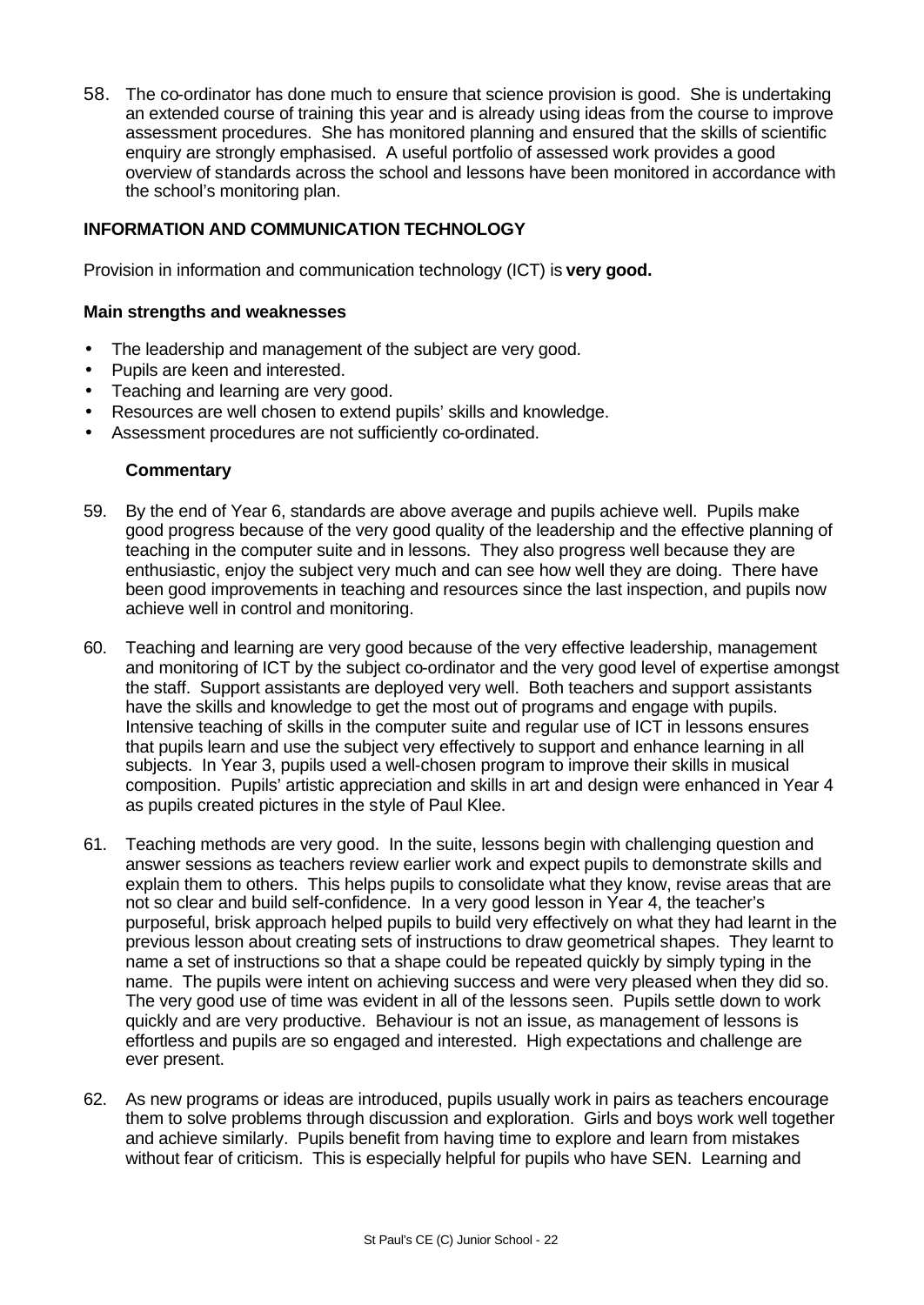productivity then accelerate as pupils work alone. This happened when pupils in Year 6 created slideshows about their time at St Paul's. They ordered text in columns within frames, setting out the presentation with attractive backgrounds, and imported photographs and pictures.

- 63. Teachers keep simple, regular records of pupils' progress so that pupils build effectively on what they already know, understand and can do. However, the system is not yet co-ordinated securely across the school. Improvement of this is in hand. Pupils know how well they have done and what they need to do to improve.
- 64. Governors have been very involved in improving provision in ICT and monitoring the effectiveness of new resources. These are very good, and there is very efficient use of the computer suite, projector, classroom machines and two interactive whiteboards. Recently acquired laptop computers have enhanced provision. Computers are used at lunchtimes and after school for clubs, so that pupils can practise and extend their skills. Homework is set when appropriate, and pupils can use school equipment for this if they need to. Able, gifted and talented pupils are identified and encouraged to extend their learning by exploring programs in greater depth.

#### **Information and communication technology across the curriculum**

- 65. ICT is planned effectively into the teaching and learning in all subjects. It enhances standards in literacy and numeracy because it is used regularly to support reading, writing and data handling. Overhead projectors, video and audio systems and digital cameras are used regularly to add interest to lessons. Control and monitoring are well developed as pupils use electronic measuring equipment and microscopes in science. In all classes, pupils use the Internet and CD-ROMs with increasing confidence to collect information to support learning in subjects such as religious education, geography and history.
- 66. As pupils learn more about the possibilities of the uses of ICT, their awareness is raised of its uses in modern society and its contribution to learning, commerce and industry. This enhances their appreciation of the wonders of modern technology and adds to their personal development and preparation for life. For example, practical activities, such as planning for a party and keeping within a budget, gave pupils in Year 5 opportunities to explore the use of spreadsheets. In Year 4, pupils extended their skills in exploring databases as they recorded their findings from a traffic survey. The control of the light in a lighthouse was well planned by pupils in Year 6 when they wrote effective programs to control the flashes and pauses.

#### **HUMANITIES**

- 67. No lessons were seen in **geography or history**, so there are no firm judgements for provision. However, the range and quality of samples of pupils' work indicate that standards are above average.
- 68. Samples of work indicate that pupils' attainment and achievement have improved in **geography and history** since the last inspection and are now above average by the end of Year 6. Pupils' work is presented well, demonstrating teachers' high expectations, and project books suggest that pupils have enjoyed the wide range of topics covered.
- 69. Investigation is a significant feature in both subjects. In **geography**, pupils study the area around the school, do traffic surveys and take part in field trips to gain greater understanding of coastline and country environments. In **history**, they visit museums and historical sites to learn more about life in the past. By the end of Year 6, pupils develop skills of enquiry and recognise that evidence can be acquired in a wide variety of ways; for example, by studying the layers within soil, handling artefacts or looking closely at photographs, maps or paintings. Their work is both interesting and relevant. A Victorian Day and a Caribbean Week add a sense of fun and enjoyment to pupils' learning.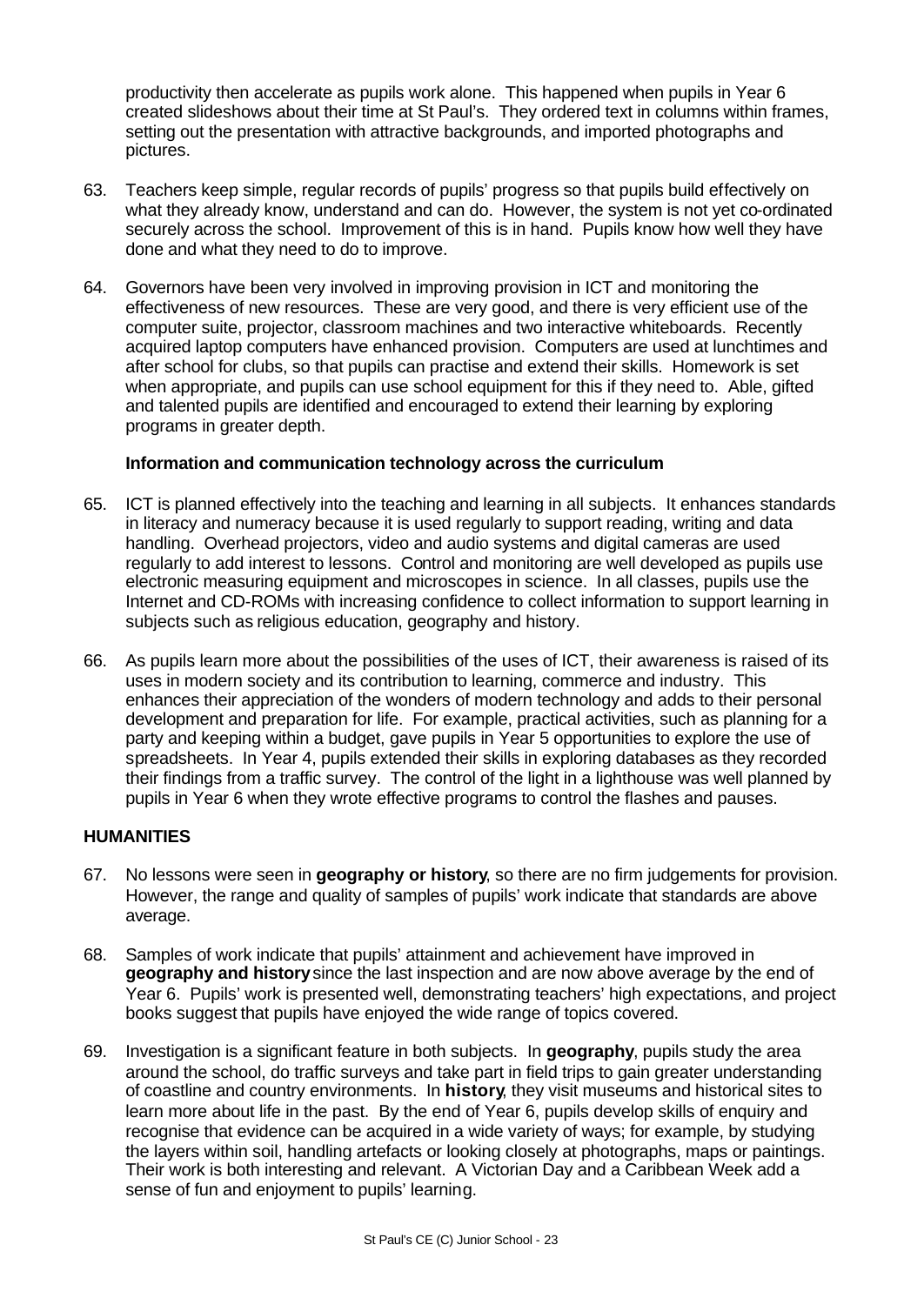- 70. In **geography**, learning is well planned. Pupils in Year 4 explored the Wokingham website and identified their own homes on local maps. As pupils studied contrasting locations and debated the advantages and disadvantages of development in a city, a town, a village and a farm, they developed a greater understanding of the implications involved. In Year 6, pupils investigated the changes in coastal landscapes and considered how people's lives have changed over the years in seaside towns. A visit to the Dorset coast brought relevance and reality to the study.
- 71. In Year 4, pupils' study of invaders and settlers in Britain shows detailed consideration of aspects such as why people from other countries wanted to come here. In Year 6, pupils gain a deeper understanding of the importance of Ancient Greece in the development of Western culture.
- 72. In both subjects, there is a good range of resources, with more books about history and an increased range of software for ICT than at the time of the last inspection. These provide good opportunities for research. Literacy, numeracy and ICT are promoted well. Teachers plan work effectively to match pupils' differing abilities, enabling all pupils to achieve well. Work is marked well, with helpful comments to encourage pupils to improve their work. Leadership and management of both subjects are good overall. Lessons have been monitored so that there is a consistent approach to teaching and learning. Procedures for assessment are satisfactory; they are developing appropriately in line with the school's assessment policy.

#### **Religious education**

Provision for religious education is **good.**

#### **Main strengths and weaknesses**

- Pupils achieve well and know about a good range of faiths.
- The curriculum is rich and broad.
- Teaching and learning are very good.
- Discussion is used very effectively to promote pupils' respect for a range of cultures and ways of life.
- Whole-school procedures for assessing pupils' progress, though developing, are not yet embedded.

- 73. There has been very good improvement in pupils' attainment since the last inspection, when overall standards were unsatisfactory because pupils were not sufficiently aware of how religion could affect their own or another individual's life. The co-ordinator has rigorously monitored curricular provision, teaching and learning to address former weaknesses and standards are now above the expectations of the Locally Agreed Syllabus by the end of Year 6. Pupils achieve well, and religious education contributes very well to their spiritual, moral, social and cultural education. They know about a good range of world faiths and recognise the importance of religion in many people's lives. The quality of teaching and learning is now very effective and curricular provision is good. The subject is well managed by the coordinator, who ensures that the requirements of the Wokingham Agreed Syllabus are fully met.
- 74. The school's participative approach, better resources and improved planning ensure that pupils are now more engaged in the subject and they enjoy it more. Teachers plan work very well to ensure that lessons achieve a balance of factual teaching about religion and opportunities for pupils to make a personal response to what they have learnt. Pupils learn about significant figures who have fought for justice and worked to alleviate the suffering of people who are poor, sick or hungry. In a very good lesson in Year 6, pupils commented sensitively on the indignities endured by black children in Alabama at the time when Martin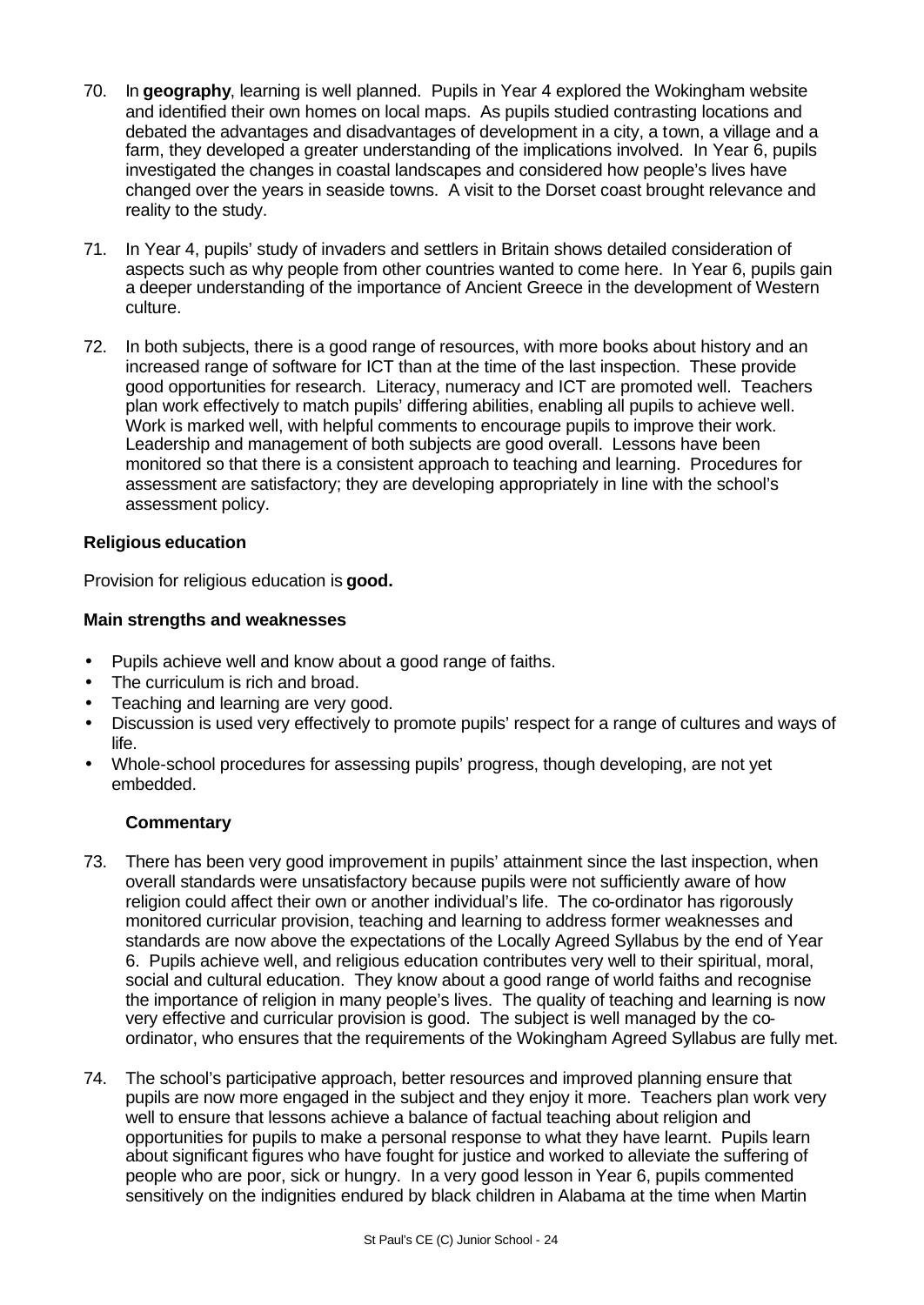Luther King was campaigning for civil rights. Pupils have not visited many places of worship, but they go to the parish church to learn about services and religious artefacts and to celebrate major Christian festivals. In Year 5, after visiting church, pupils discussed why people go there on Sundays. Thoughtful ideas emerged and it was evident that pupils were aware of how intercession, praise and music are important features of church services. Discussions are used very successfully to foster pupils' speaking and listening skills, and teachers ensure that pupils who have SEN are drawn into the conversation and are helped to participate fully.

- 75. Pupils' basic knowledge of a variety of world religions is good. As they study Judaism, Sikhism, Hinduism and Islam, as well as Christianity, pupils recognise similar features, such as rituals for birth, marriage and death. The self-esteem of pupils from minority ethnic groups and a range of faiths is raised effectively as a variety of religions is discussed and valued. The significance of religious symbols is explored. As they discussed the significance of the Cross as a symbol, pupils in Year 3 demonstrated their knowledge of the Easter story and its importance in the Christian year. A respectful atmosphere surrounded the discussion as pupils talked about the significance of the chalice as a receptacle for holding the wine in the service of Holy Communion. In Year 6, pupils considered the Sikh custom of observing the rule of 'Five Ks', representing five objects that Sikh men should always have with them. Similarities between religions are explored. The links between Judaism and Christianity became evident to pupils in Year 4 as they studied stories from the Old Testament and explored the meaning of the Ten Commandments. The subject makes a valuable contribution to pupils' spiritual, moral, social and cultural development. However, there are no links with minority ethnic communities to further broaden pupils' views of contemporary Britain.
- 76. The quality of teaching and learning is very good. Teachers have secure levels of knowledge about the topics they teach, and this ensures that pupils' questions can be answered effectively. Challenge is evident in teachers' high expectations of pupils' participation in lessons. Pupils are encouraged to think carefully about the importance of religion in their own and other people's lives. Teachers are good at explaining religious ideas in simple ways, and learning of high quality occurs as a result. The subject is well resourced with interesting and informative artefacts, books and posters to support each of the topics studied. Teachers use these very well to illustrate their teaching and encourage pupils to find out information for themselves. Because they have been encouraged to think things through, pupils produce well-researched and well-presented written work. They use their skills in literacy, numeracy and ICT effectively to record what they have learnt, and illustrate their work attractively with lively drawings.
- 77. Procedures for assessing pupils' progress are satisfactory. Pupils' work is assessed both formally and informally during the year. A clearer, whole-school approach is developing in line with the school's assessment policy. The curriculum is enriched through visits to the local church and a synagogue. Good use is made of visitors to assemblies, and school acts of collective worship broaden pupils' understanding of the life-enhancing aspects of religion.

#### **CREATIVE, AESTHETIC, PRACTICAL AND PHYSICAL SUBJECTS**

- 78. Only two lessons were seen in art and design and music, one in design and technology and three in physical education. It is not therefore possible to make firm judgements about provision. However, inspectors closely scrutinised samples of pupils' work, assessed work in portfolios, work on display and photographic evidence. This evidence indicates that standards are above average in art and design, design and technology and music. In physical education, standards are average in games and gymnastics.
- 79. In **art and design** the quality of displays in the school and the work seen in sketchbooks shows that standards are above average. This is because pupils develop a range of artistic skills as a result of a well-structured programme of work. This is an improvement since the last inspection. An example of this was when Year 3 pupils were asked to explore a range of media to produce their own sculpture following an investigation into the work of Anthony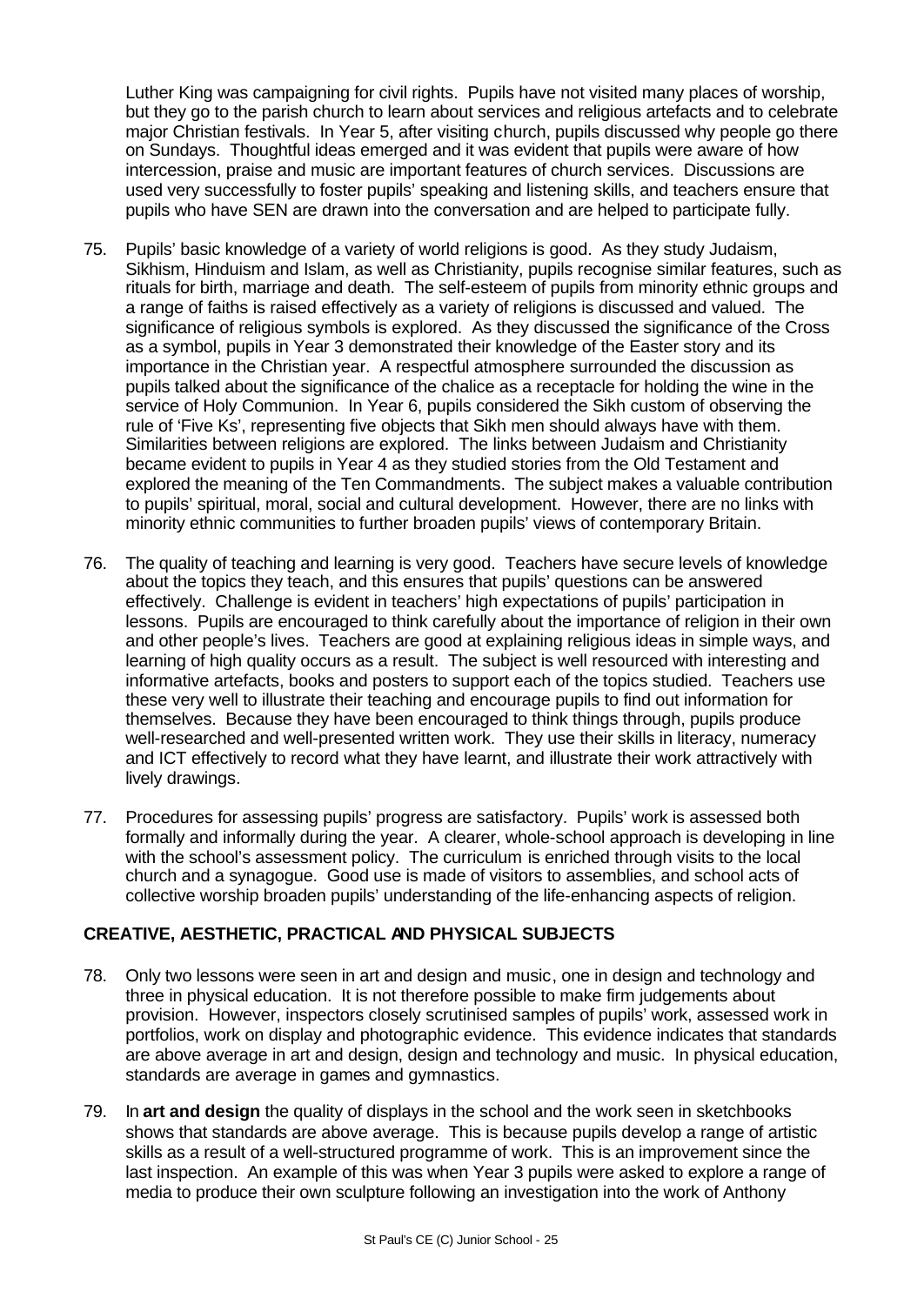Gormley. Good opportunities are provided for pupils to develop art and design skills across the curriculum. In a Year 5 class pupils had skilfully produced a collaborative collage to depict their trip to Ufton Court using information they had discovered from the Internet about the Bayeux Tapestry. The co-ordinator supports teachers well and ensures that a good range of resources are available to support the subject.

- 80. There is an effective programme to support the teaching of **music** and by Year 6 pupils can compose and perform their own music well. The school caters well for pupils who have a particular talent for music and visiting music specialists teach pupils to play a range of instruments. Pupils are encouraged to perform for others and in an assembly one pupil confidently played the piano accompaniment for the song. Visiting musicians make a significant contribution to pupils' musical development. Many pupils take advantage of a variety of extra-curricular clubs, which contribute to their ability to perform confidently. The coordinator is a good role model and provides good support for staff. A good scheme of work has been drawn up and assessment opportunities are in place. Teaching and learning are monitored effectively by the co-ordinator, who has identified priorities for development.
- 81. In **physical education** all aspects are planned and taught in an interesting and varied programme. Lessons were seen in gymnastics and games and standards in both these aspects are average. Year 5 pupils know the basic techniques of cricket; they bowl effectively and strike the ball with some force. They understood the principles of team play, played fairly and fielded the ball energetically. In gymnastics, pupils can create and perform sequences on the floor and using apparatus and vary the level, speed and direction of their movements.
- 82. Teaching in the three lessons seen was satisfactory. They were appropriately structured and pupils warmed up thoroughly and lessons included an appropriate cool-down activity. Teachers' subject knowledge is good and coaching points were effectively made. However, in two of the three, the teachers spent too long explaining what pupils were to do and left insufficient opportunities for pupil to refine and develop their skills and movements.
- 83. The co-ordinator has done much to ensure that physical education has a high profile in the school. There is a very good range of extra-curricular activities and the vast majority of pupils participate. The school has been an active participant in competitive sport with other local schools and has gained the ActiveMark Gold award from Sport England.
- 84. In **design technology** there is a clear scheme of work which covers the essential elements of the programme of study and gives appropriate emphasis to designing and making products and evaluating their effectiveness. The portfolio of assessed work and an examination of artefacts and products made by pupils indicate that standards are above average.
- 85. Year 6 pupils have used a wide range of tools and processes and produce labelled sketches and scale drawings in response to particular design briefs. Their finished work shows care in construction and attention to finishing techniques. Their models of alarms in houses successfully incorporated electrical circuits activated by pressure switches. Pupils' evaluations indicated that modifications had been made to the original designs and noted features that had worked and the problems encountered and how they were overcome.
- 86. The one lesson observed was very well taught. Year 5 pupils had researched the needs of younger pupils in preparation for producing story books and worked well in groups to discuss their findings and prepare their designs.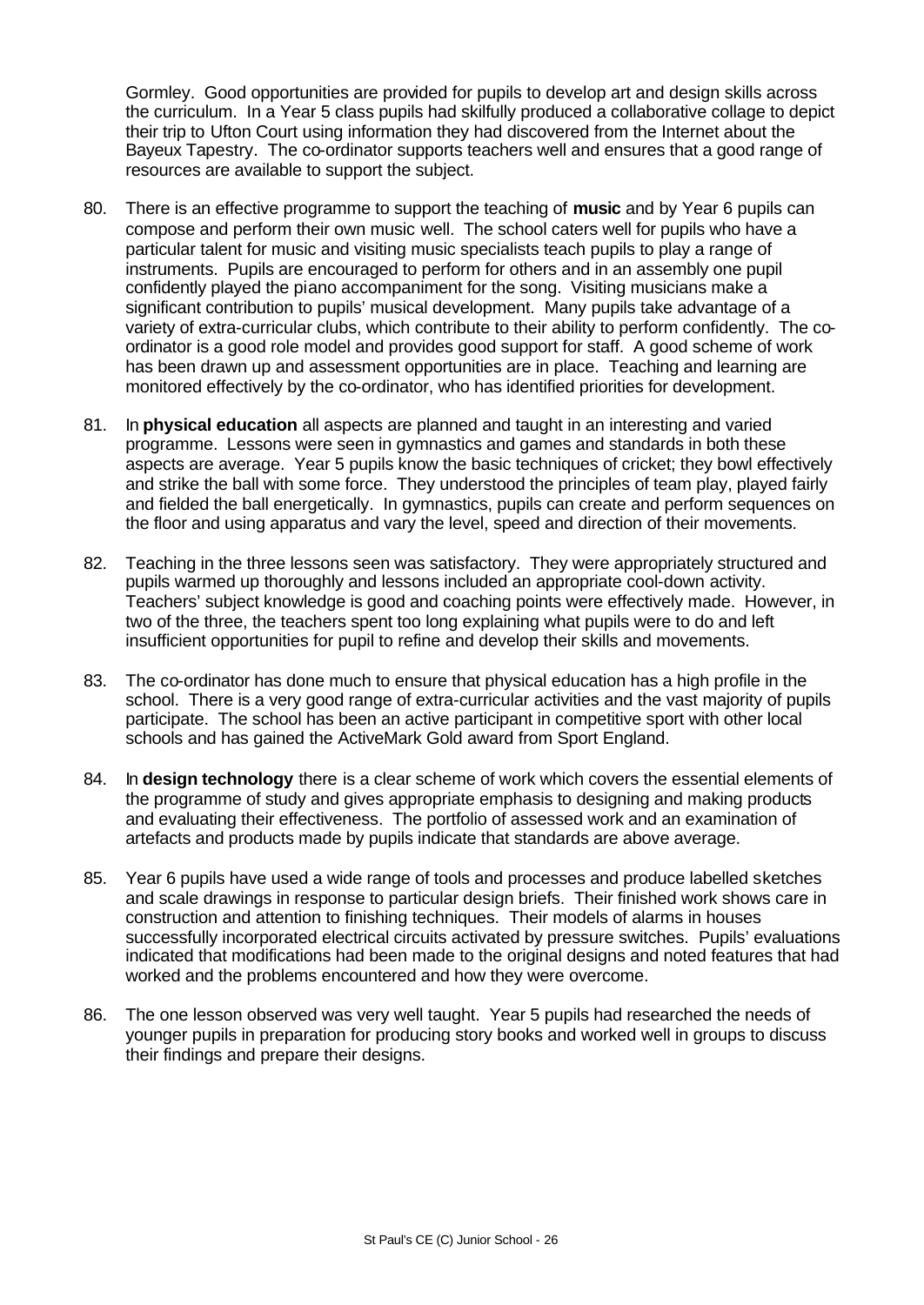#### **PERSONAL, SOCIAL AND HEALTH EDUCATION (PSHE) AND CITIZENSHIP**

Provision is **good.**

#### **Main strengths and weaknesses**

- There is a good programme for personal, social and health education and citizenship.
- Good teaching enables pupils to discuss and reflect upon difficult issues.
- Leadership and management of the subject are good.

- 87. The pupils achieve well as a result of good teaching and learning. The school has a comprehensive PSHE programme, which develops pupils' understanding of how they can lead confident, healthy and independent lives and the consequences of their actions. Teaching is good. Effective questioning and the use of circle time enables pupils to reflect upon difficult issues. In lessons observed, Year 6 pupils were helped to understand how they could mediate to resolve conflict, and how prejudice could result from lack of understanding. The pupils help each other when difficulties arise and are very supportive of pupils with SEN. There is good provision for drugs, sex and relationships education and during the inspection a Year 5 teacher dealt very sensitively with issues related to sex education.
- 88. Citizenship is promoted well. There is an active School Council, which enables pupils to be involved in considering developments and suggesting improvements. In particular, they have been instrumental in establishing the school choir and in developing zoned areas in the playground to ensure that activities such as football and quiet games are segregated. The older pupils have a number of responsibilities that they perform to support the smooth running of the school. The pupils show concern for people less fortunate than themselves by fundraising for various charities.
- 89. Leadership and management of the subject are good. The co-ordinator has undertaken training to develop her expertise and has a good understanding of how to teach PSHE and citizenship effectively. She has led staff training sessions to ensure that all staff have the skills, knowledge and understanding required. Monitoring of the subject is carried out effectively and strengths and areas for development are identified. There are good resources to support the teaching.